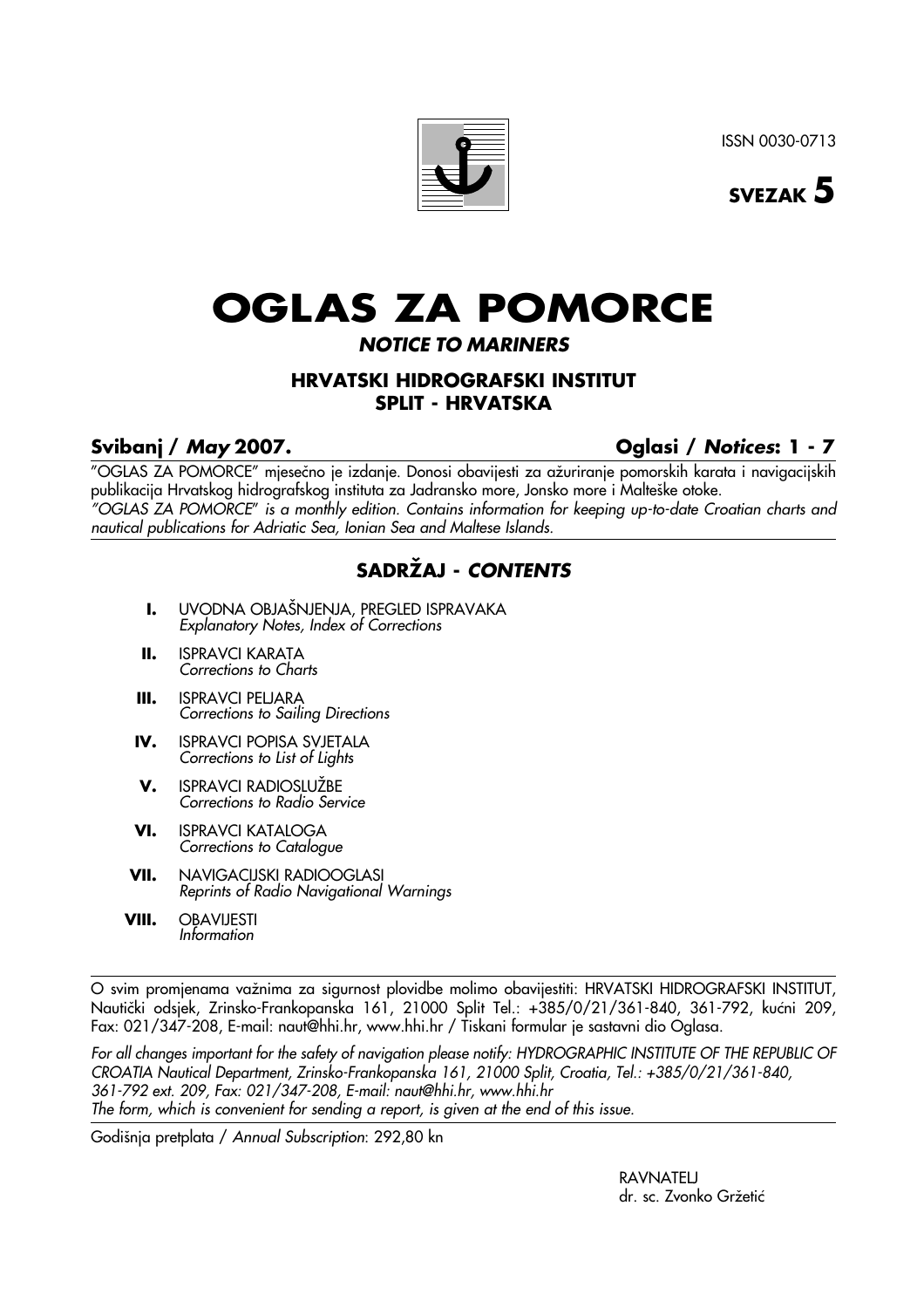## **I** Uvodna objašnjenja *Explanatory Notes*

**RADIOOGLASE** za istočni dio Jadrana svakodnevno odašiljaju hrvatske obalne radiopostaje.

*RADIO NAVIGATIONAL WARNINGS for east Adriatic coast are broadcasted daily by Croatian coastal radio stations.*

**DUBINE I VISINE** određene su u metrima. Dubine se odnose na srednju razinu nižih niskih voda živih morskih mijena, a visine na srednju morsku razinu.

*DEPTHS are in meters and are reduced to Chart Datum which is Mean Lower Low Water Springs. HEIGHTS are above Mean Sea Level.*

**SEKTORI VIDLJIVOSTI** svjetala i pokriveni smjerovi imaju vrijednost more-kopno (otok), ako nije drugaËije naglašeno. Daljina vidljivosti svjetala izražena je u nautičkim miljama za visinu motriteljeva oka (5m).

*SECTORS OF LIGHTS. The limits of sectors and areas of visibility, and the alignment of direction lights and leading lights are given as seen from seaward. Range in nautical miles is given for the height of eye of the observer - 5 metres.* 

Svi oglasi za ispravak karata iz prethodne godine objavljuju se u OZP za siječanj tekuće godine.

*All Notices for correction to charts of previous year are printed in January issue of the current year.*

|  | - Notices to Mariners                               |
|--|-----------------------------------------------------|
|  | - List of Lights                                    |
|  | - Radio Service                                     |
|  | - Radio warnings                                    |
|  | - Nautical mile                                     |
|  | - Avvisi ai Naviganti                               |
|  | - Admiralty Notices to Mariners                     |
|  | - Admiralty List of Lights                          |
|  | - Preliminary Notices                               |
|  | - Temporary Notices                                 |
|  | - Hydrographic Institute of the Republic of Croatia |
|  |                                                     |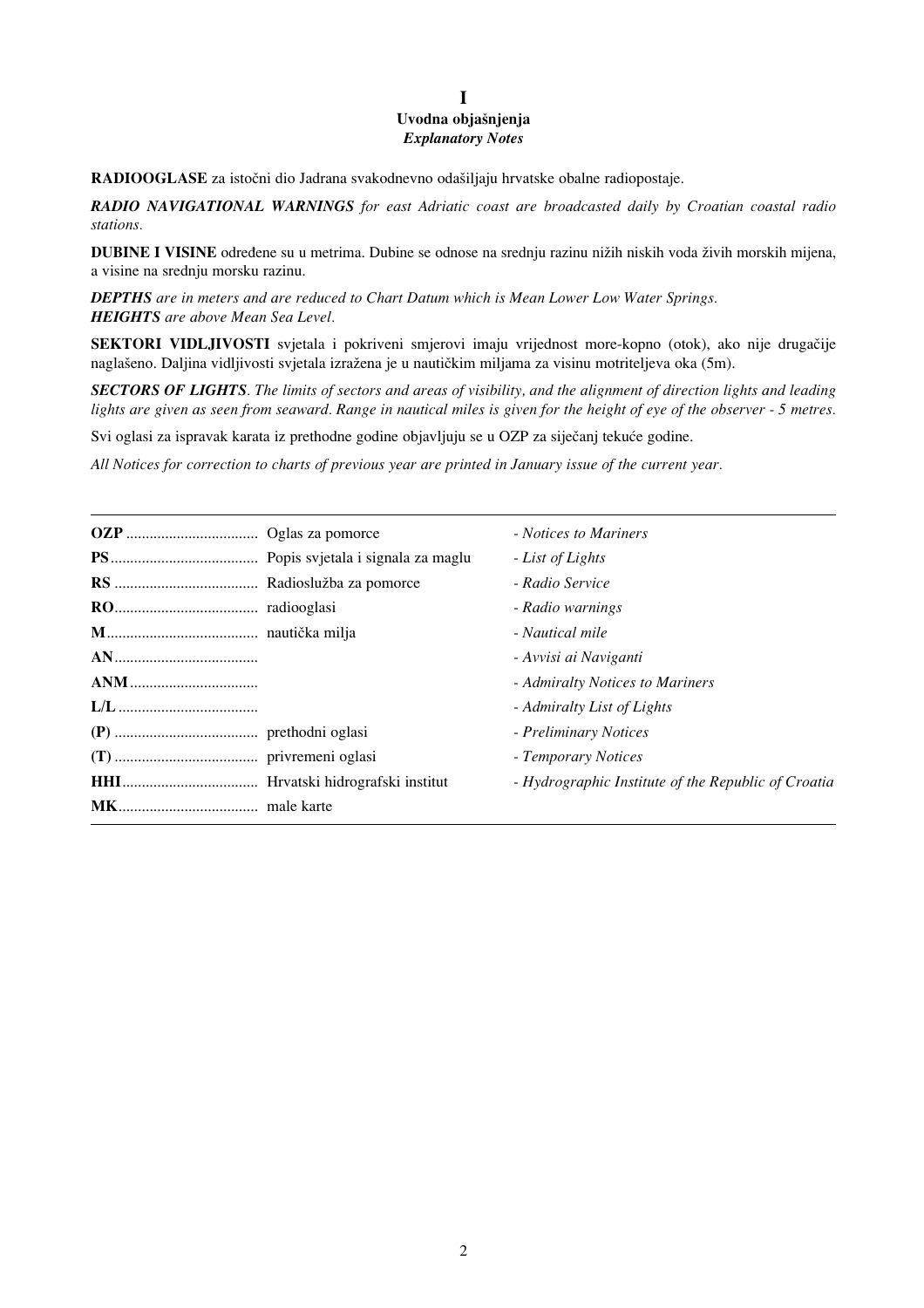## **I Pregled ispravaka** *Index of corrections*

| Karte         | Oglas broj         | Publikacije                                                                                                                                                                | Oglas broj |  |
|---------------|--------------------|----------------------------------------------------------------------------------------------------------------------------------------------------------------------------|------------|--|
| <b>Charts</b> | <b>Notices No.</b> | <b>Publications</b>                                                                                                                                                        | Notice No. |  |
|               |                    | Peljar za male brodove:  Nema ispravaka<br>Popis svjetala $\dots \dots \dots \dots$ 5, 6, 7<br>Radioslužba za pomorce  Nema ispravaka<br>Ispravci Kataloga  Nema ispravaka |            |  |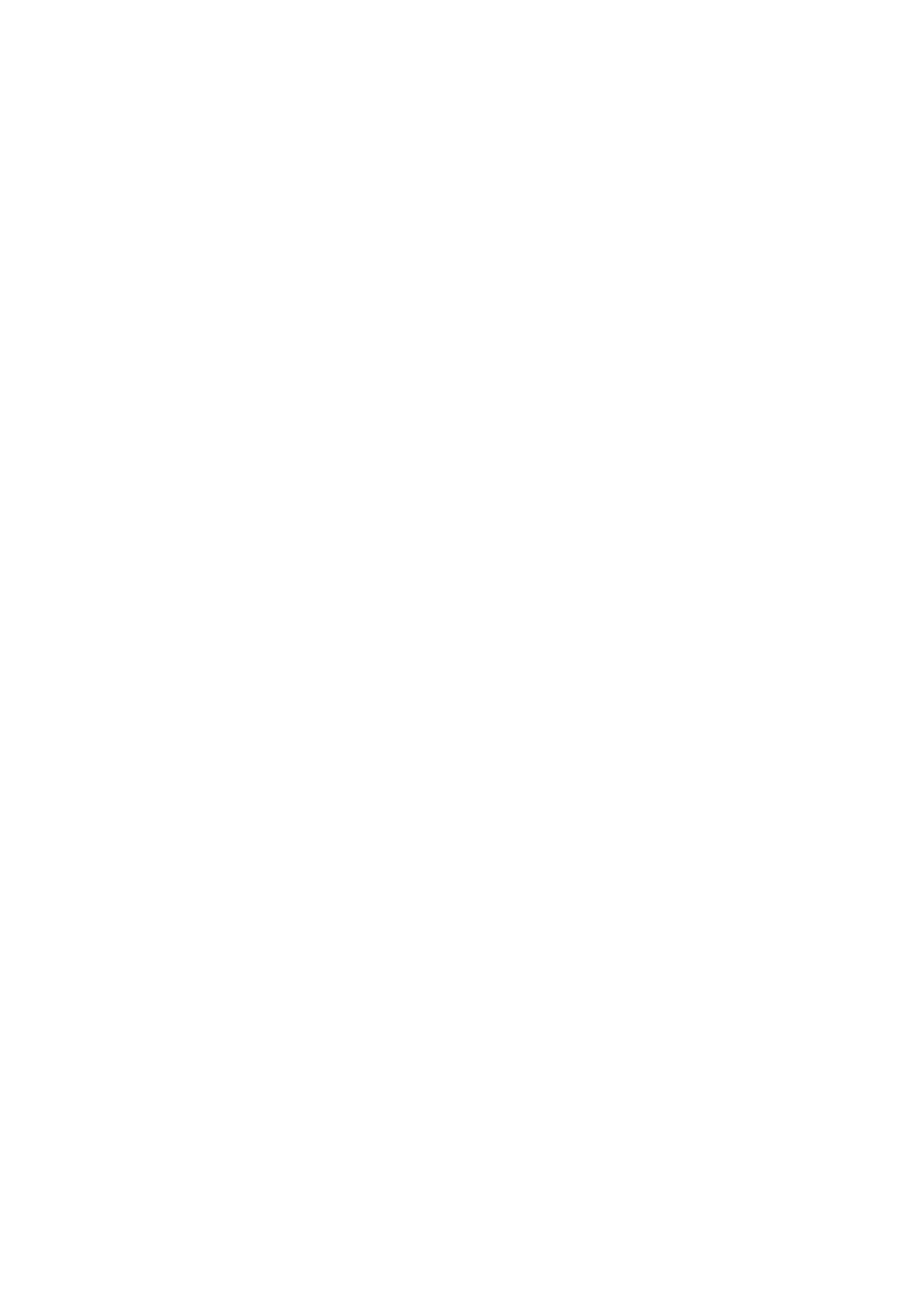## **II ISPRAVCI KARATA**

*Corrections to Charts*

#### **JADRANSKO MORE -** *ADRIATIC SEA*

### **HRVATSKA** *- CROATIA*

#### **1 - 5/07 JADRANSKO MORE: IZMJENE I DOPUNE POSTOJE∆IH SUSTAVA USMJERENE I ODIJELJENE PLOVIDBE U ZAPADNOM DIJELU SJEVERNOG JADRANA I NA PRILAZU VENECIJANSKOM ZALJEVU** *AMENDMENTS TO THE EXISTING TRAFFIC SEPARATION SCHEMES IN THE ADRIATIC SEA*

U 0000 UTC (0200 LT) 1. srpnja 2007. stupaju na snagu Izmjene i dopune Sustava usmjerene i odijeljene plovidbe u Jadranskom moru, i to u zapadnom dijelu sjevernog Jadrana i na prilazu Venecijanskom zaljevu. Do tada se pridržavati postojećeg Sustava usmjerene i odijeljene plovidbe u Jadranskom moru.

*At 0000 UTC (0200LT), 1 July 2007, Amendments to the Traffic Separation Scheme in the Adriatic Sea, North Adriatic (western part) and approach to the Gulf of Venice, are entering into force.* 

*Until then the existing Traffic Separation Scheme in the Adriatic Sea remains in force.*

#### **IZMJENE I DOPUNE POSTOJE∆IH SUSTAVA USMJERENE I ODIJELJENE PLOVIDBE U JADRANSKOM MORU**

#### *AMENDMENTS TO THE EXISTING TRAFFIC SEPARATION SCHEMES IN THE ADRIATIC SEA*

#### **U SJEVERNOM JADRANU - ZAPADNI DIO (izmijenjeno)**

#### *IN THE NORTH ADRIATIC SEA - WESTERN PART (amended)*

Pomorske karte: br. 435, izdanje talijanskog Hidrografskog instituta 1993., Datum ED-50; i br. 101, izdanje Hrvatskog hidrografskog instituta 1998., Datum Hermanskıgel, Besselov elipsoid.

*Reference chart: No. 435 of the Italian Navy Hydrographical Institute, Edition 1993, Datum ED-50, and No. 101 of the Hydrographical Institute of the Republic of Croatia, Edition 1998, Datum Hermanskogel, Bessel Ellipsoid* 

#### **Navedene koordinate su u sustavu WGS 84 i Bessel 1841.**

*The co-ordinates listed below are in WGS 84 and Bessel 1841 Datum.* 

#### **Opis sustava odvojene plovidbe**

#### *Description of the traffic separation scheme*

8. Zona odvajanja ograničena je spojnicom ovih pozicija:

*8 A separation zone is bounded by a line connecting the following geographical positions:* 

| WGS 84 Ellipsoid:<br>(8a)<br>(8b)<br>(8c) | $43^{\circ}54.90'$ N<br>$43^{\circ}56.40$ ' N<br>44°17,20' N                                      | $013^{\circ}49.20$ ' E<br>$013°50.50$ ' E<br>$013^{\circ}12.80$ ' E | (8d)<br>(8e)<br>(8f) | 44 $\degree$ 45,50' N<br>44 ° 45,40' N<br>44 $\degree$ 12.10' N         | $013^{\circ} 00,00$ ' E<br>$012^{\circ} 59,40' E$<br>$013^{\circ}$ 14,50' E |
|-------------------------------------------|---------------------------------------------------------------------------------------------------|---------------------------------------------------------------------|----------------------|-------------------------------------------------------------------------|-----------------------------------------------------------------------------|
| (8a)<br>(8b)<br>(8c)                      | Bessel 1841 Ellipsoid:<br>$43^{\circ} 54.91' N$<br>$43^{\circ} 56.41' N$<br>$44^{\circ}$ 17,21' N | 013° 49.47' E<br>$013^{\circ} 50.77 E$<br>$013^{\circ} 13.07 E$     | (8d)<br>(8e)<br>(8f) | $44^{\circ} 45.51' N$<br>$44^{\circ} 45.41' N$<br>$44^{\circ}$ 12,11' N | $013^{\circ} 00.27 E$<br>$012^{\circ} 59.67 E$<br>$013^{\circ}$ 14.77' E    |

9. Za plovidbu prema sjeveru uspostavlja se plovni put između zone odvajanja i spojnice ovih pozicija: *9 A traffic lane for northbound traffic is established between the separation zone and a line connecting the following geographical positions:* 

| WGS 84 Ellipsoid: |                        |                               |      |                       |                                |
|-------------------|------------------------|-------------------------------|------|-----------------------|--------------------------------|
| (9a)              | $43^{\circ} 58.40' N$  | $013^{\circ}$ 52,70' E        | (9c) | $44^{\circ} 46.10'$ N | $013^{\circ} 03.45$ ' E        |
| (9b)              | $44^{\circ}$ 18,80' N  | $013^{\circ} 15.90^{\circ}$ E |      |                       |                                |
|                   |                        |                               |      |                       |                                |
|                   | Bessel 1841 Ellipsoid: |                               |      |                       |                                |
| (9a)              | $43^{\circ} 58.41' N$  | $013^{\circ}$ 52,97' E        | (9c) | $44^{\circ} 46.11' N$ | $013^{\circ} 03.72^{\prime} E$ |
| (9b)              | $44^{\circ}$ 18.81' N  | 013° 16.17' E                 |      |                       |                                |

10. Za plovidbu prema jugu uspostavlja se plovni put između zone odvajanja i spojnice ovih pozicija: *10 A traffic lane for southbound traffic is established between the separation zone and a line connecting the following geographical positions:* 

| WGS 84 Ellipsoid:  |                              |                        |       |                       |                               |  |  |
|--------------------|------------------------------|------------------------|-------|-----------------------|-------------------------------|--|--|
| (10a)              | $43^{\circ} 53.00^{\circ}$ N | $013^{\circ}$ 47.40' E | (10c) | $44^{\circ} 44.70'$ N | $012^{\circ} 55.80^{\circ}$ E |  |  |
| (10 <sub>b</sub> ) | $44^{\circ}$ 10.50' N        | $013^{\circ}$ 11,20' E |       |                       |                               |  |  |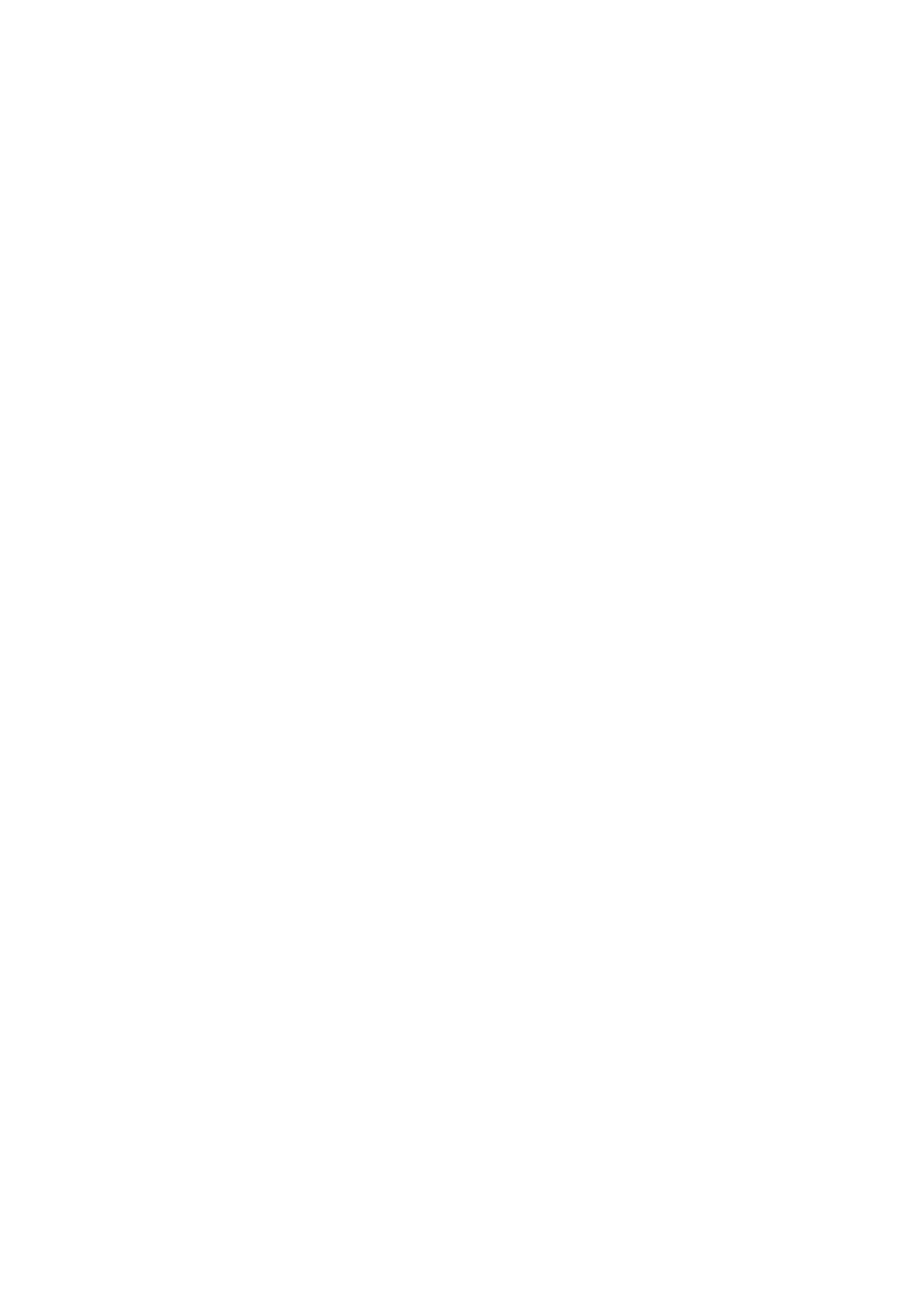| Bessel 1841 Ellipsoid: |                       |                       |       |                       |                                |  |
|------------------------|-----------------------|-----------------------|-------|-----------------------|--------------------------------|--|
| (10a)                  | 43° 53.01' N          | $013^{\circ}$ 47.67'E | (10c) | $44^{\circ} 44.71' N$ | $012^{\circ} 56.07^{\prime} E$ |  |
| (10b)                  | $44^{\circ} 10.51' N$ | 013° 11.47' E         |       |                       |                                |  |

Obvezni smjer plovidbenog toka: 162° - 124° i 342° - 307° *The established directions of traffic flow are: 162° - 124° and 342° - 307°* 

#### **PODRU»JE POSEBNOG OPREZA NA JUÆNIM GRANICAMA SUSTAVA ODVOJENE PLOVIDBE (izmijenjeno)**

**II**

#### *PRECAUTIONARY AREA AT THE SOUTHERN LIMITS OF THE TRAFFIC SEPARATION SCHEME (amended)*

#### **Opis podruËja posebnog opreza**

 $WCG 84$  Ellissoid

#### *Description of the precautionary area*

Područje posebnog opreza utvrđeno je spojnicom ovih pozicija: *A precautionary area is established by a line connecting the following geographical positions:* 

|      | $WU3$ 04 Empsoid             |                               |       |                              |                         |
|------|------------------------------|-------------------------------|-------|------------------------------|-------------------------|
| (3)  | $43^{\circ} 47.50^{\circ}$ N | $013^{\circ} 58,20$ ' E       | (6a)  | $44^{\circ}$ 04.40' N        | $014^{\circ} 00.97$ ' E |
| (4)  | $43^{\circ} 59.85' N$        | $014^{\circ} 16.61' E$        | (9a)  | $43^{\circ} 58,40^{\circ} N$ | $013^{\circ}$ 52,70' E  |
| (5a) | $44^{\circ}$ 08.20' N        | $014^{\circ}$ 08.77' E        | (10a) | 43 $\degree$ 53,00' N        | $013^{\circ}$ 47,40' E  |
|      |                              |                               |       |                              |                         |
|      | Bessel 1841 Ellipsoid:       |                               |       |                              |                         |
| (3)  | $43^{\circ} 47.51' N$        | $013^{\circ} 58.47 E$         | (6a)  | $44^{\circ} 04.41' N$        | $014^{\circ} 01.24$ ' E |
| (4)  | $43^{\circ} 59.86' N$        | $014^{\circ} 16.88^{\circ} E$ | (9a)  | $43^{\circ} 58.41' N$        | $013^{\circ}$ 52,97' E  |
| (5a) | $44^{\circ} 08.21' N$        | $014^{\circ} 09.04^{\circ} E$ | (10a) | $43^{\circ} 53.01' N$        | $013^{\circ}$ 47.67'E   |
|      |                              |                               |       |                              |                         |

#### **PRILAZI VENECIJANSKOM ZALJEVU (izmijenjeno)**

#### *APPROACHES TO GULF OF VENICE (amended)*

Pomorske karte: br. 435, izdanje talijanskog Hidrografskog instituta 1993., Datum ED-50; i br. 101, izdanje Hrvatskog hidrografskog instituta 1998., Datum Hermanskıgel, Besselov elipsoid.

*Reference chart: No 435 of the Italian Hydrographical Institute, Edition 1993, Datum ED-50, and No. 101 of the Hydrographical Institute of the Republic of Croatia, Edition 1998, Datum Hermanskogel, Bessel Ellipsoid* 

#### **Navedene koordinate su u sustavu WGS 84 i Bessel 1841.**

*The co-ordinates listed below are in WGS 84 Datum and Bessel 1841 Datum.* 

#### **Opis sustava odvojene plovidbe na prilazima Venecijanskom zaljevu**

#### *Description of the traffic separation scheme approaches to Gulf of Venice*

Zona odvajanja na prilazima Venecijanskom zaljevu dopunjena je i izmijenjena uspostavom novog sustava koji se sastoji od dva nova sustava odvojene plovidbe za popreËnu plovidbu prema/od LNG platforme, meusobno povezana podruËjem posebnog opreza. *The separation zone in the approaches to gulf of Venice is amended with the establishments of a new scheme consisting of two new separation scheme connected by a precautionary area for the transversal traffic from and to the LNG platform.*

#### **14. SJEVERNI DIO** *14. NORTHERN PART*

Zona odvajanja ograničena je spojnicom ovih pozicija:

*A separation zone is bounded by a line connecting the following geographical positions:*

|     | WGS 84 Ellipsoid:            |                               |     |                              |                               |
|-----|------------------------------|-------------------------------|-----|------------------------------|-------------------------------|
| (1) | $45^{\circ}$ 09.10' N        | $012^{\circ} 38.50^{\circ}$ E | (2) | $45^{\circ}$ 10.50' N        | $012^{\circ} 40,40^{\circ}$ E |
| (3) | $45^{\circ}$ 14,30' N        | $012^{\circ}$ 34,00' E        | (4) | $45^{\circ}$ 12,00' N        | $012^{\circ}31,50$ ' E        |
|     | Bessel 1841 Ellipsoid:       |                               |     |                              |                               |
| (1) | $45^{\circ}09.12^{\prime} N$ | $012^{\circ}38.77$ ' E        | (2) | $45^{\circ}10.52$ ' N        | 012°40.67' E                  |
| (3) | $45^{\circ}14.32^{\prime} N$ | $012^{\circ}34.27$ ' E        | (4) | $45^{\circ}12.02^{\prime} N$ | $012^{\circ}31.77$ ' E        |

Za plovidbu prema sjeveru uspostavlja se plovni put između zone odvajanja i spojnice ovih pozicija:

*A traffic lane for northbound traffic is established between the separation zone and a line connecting the following geographical positions:* 

|     | WGS 84 Ellipsoid:            |                        |     |                              |                               |
|-----|------------------------------|------------------------|-----|------------------------------|-------------------------------|
| (5) | $45^{\circ}$ 12.00' N        | $012^{\circ}$ 42,40' E | (6) | $45^{\circ}$ 15.70' N        | $012^{\circ} 35.70^{\circ}$ E |
|     |                              |                        |     |                              |                               |
|     |                              |                        |     |                              |                               |
|     | Bessel 1841 Ellipsoid:       |                        |     |                              |                               |
| (5) | $45^{\circ}12.02^{\prime} N$ | 012°42,67' E           | (6) | $45^{\circ}15.72^{\prime} N$ | $012^{\circ}35.97$ ' E        |
|     |                              |                        |     |                              |                               |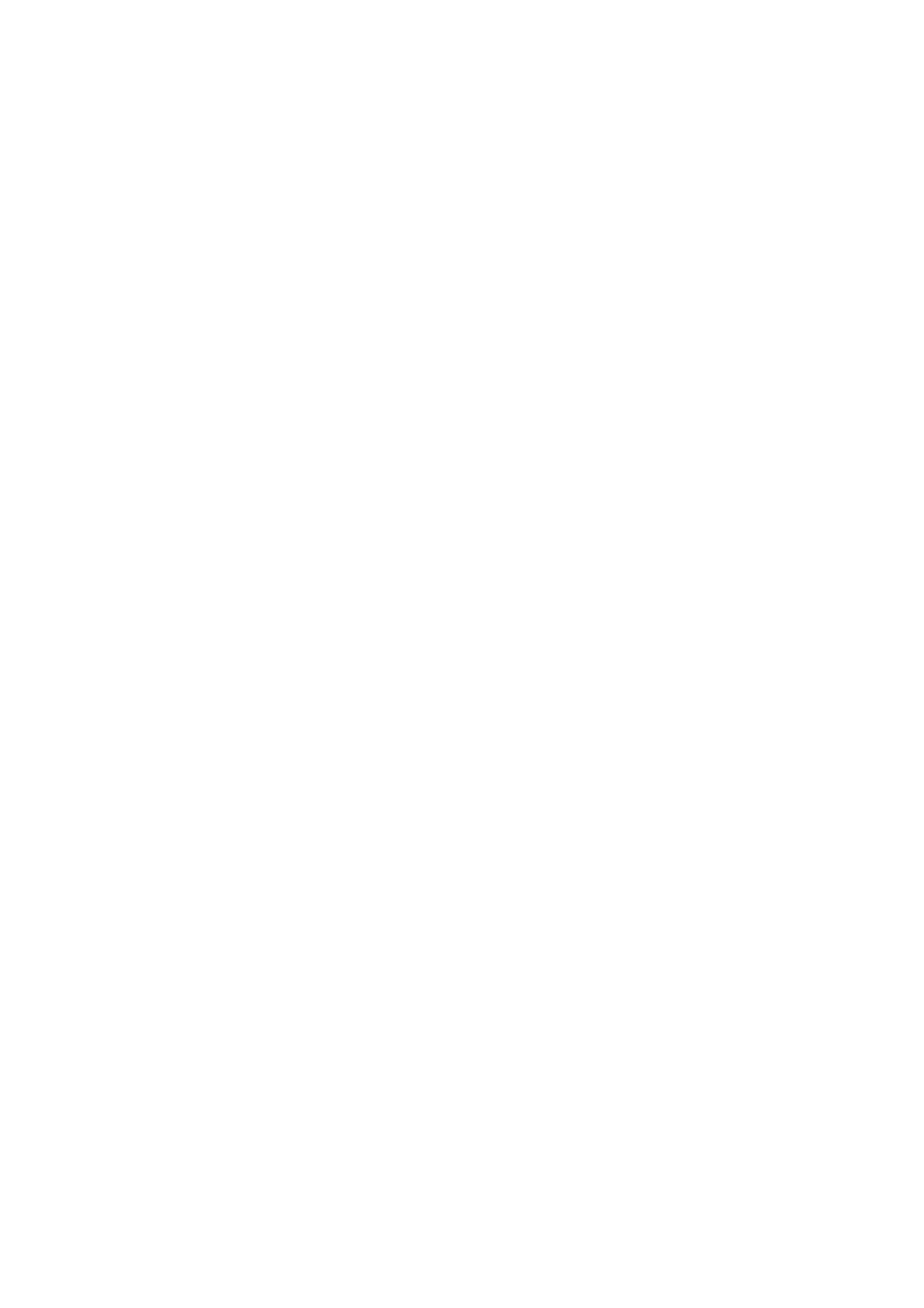**II**

Za plovidbu prema jugu uspostavlja se plovni put između zone odvajanja i spojnice ovih pozicija: *A traffic lane for southbound traffic is established between the separation zone and a line connecting the following geographical positions:* 

| WGS 84 Ellipsoid:<br>(7) | $45^{\circ}$ 07.70' N                           | $012^{\circ} 36.50^{\circ}$ E | (8) | $45^{\circ}$ 10.30' N        | $012^{\circ} 29.50$ ' E |
|--------------------------|-------------------------------------------------|-------------------------------|-----|------------------------------|-------------------------|
| (7)                      | Bessel 1841 Ellipsoid:<br>$45^{\circ}07.72$ ' N | $012^{\circ}36.77$ ' E        | (8) | $45^{\circ}10.32^{\prime} N$ | $012^{\circ}29.77$ ' E  |

Obvezni smjer plovidbenog toka: 120° - 309°

*The established directions of traffic flow are: 120° - 309°*

#### **15. JUÆNI DIO** *15 SOUTHERN PART*

Zona odvajanja ograničena je spojnicom ovih pozicija:

*A separation zone is bounded by a line connecting the following geographical positions:*

|      | WGS 84 Ellipsoid:      |                               |      |                       |                               |
|------|------------------------|-------------------------------|------|-----------------------|-------------------------------|
| (9)  | $44^{\circ} 57.20' N$  | $012^{\circ} 50,30^{\circ}$ E | (10) | 44 $\degree$ 57.90' N | $012^{\circ} 53.00^{\circ}$ E |
| (11) | $45^{\circ}$ 07,80' N  | $012^{\circ}$ 47,10' E        | (12) | $45^{\circ}$ 06,80' N | $012^{\circ}$ 43,80' E        |
|      | Bessel 1841 Ellipsoid: |                               |      |                       |                               |
| (9)  | $44^{\circ}57.21' N$   | $012^{\circ}50.57$ ' E        | (10) | $44^{\circ}57.91' N$  | $012^{\circ}53.27$ ' E        |
| (11) | $45^{\circ}07.82$ ' N  | $012^{\circ}47.37$ ' E        | (12) | $45^{\circ}06.82$ ' N | $012^{\circ}44.07$ ' E        |

Za plovidbu prema sjeveru uspostavlja se plovni put između zone odvajanja i spojnice ovih pozicija: *A traffic lane for northbound traffic is established between the separation zone and a line connecting the following geographical positions:* 

| WGS 84 Ellipsoid: |                        |                               |      |                              |                        |
|-------------------|------------------------|-------------------------------|------|------------------------------|------------------------|
| (13)              | $44^{\circ} 58.50'$ N  | $012^{\circ} 55.60^{\circ}$ E | (14) | $45^{\circ}$ 08.50' N        | $012^{\circ}$ 49.50' E |
|                   |                        |                               |      |                              |                        |
|                   |                        |                               |      |                              |                        |
|                   | Bessel 1841 Ellipsoid: |                               |      |                              |                        |
| (13)              | 44°58.51' N            | $012^{\circ}55.87'E$          | (14) | $45^{\circ}08.52^{\prime} N$ | $012^{\circ}49.77$ ' E |
|                   |                        |                               |      |                              |                        |

Za plovidbu prema jugu uspostavlja se plovni put između zone odvajanja i spojnice ovih pozicija: *A traffic lane for southbound traffic is established between the separation zone and a line connecting the following geographical positions:* 

|      | WGS 84 Ellipsoid:      |                               |      |                              |                               |
|------|------------------------|-------------------------------|------|------------------------------|-------------------------------|
| (15) | $44^{\circ} 56.50'$ N  | $012^{\circ}$ 47.60' E        | (16) | $45^{\circ} 06.00^{\circ} N$ | $012^{\circ} 40.50^{\circ}$ E |
|      |                        |                               |      |                              |                               |
|      | Bessel 1841 Ellipsoid: |                               |      |                              |                               |
| (15) | $44^{\circ}56.51' N$   | $012^{\circ}47.87^{\prime} E$ | (16) | $45^{\circ}06.02$ ' N        | $012^{\circ}40.77$ ' E        |
|      |                        |                               |      |                              |                               |

Obvezni smjer plovidbenog toka: 337° - 154°

*The established directions of traffic flow are: 337° - 154°*

#### 16. PODRUČJE POSEBNOG OPREZA *16. PRECAUTIONARY AREA*

Opis područja posebnog opreza koje povezuje južni i sjeverni dio sustava odvojene plovidbe na prilazima Venecijanskom zaljevu

*Description of the precautionary area connecting the southern and northern part of the separation scheme in the approaches to Gulf of Venice*

Područje posebnog opreza utvrđeno je spojnicom ovih pozicija:

*A precautionary area is established by a line connecting the following geographical positions:* 

|      | WGS 84 Ellipsoid:            |                        |      |                       |                               |
|------|------------------------------|------------------------|------|-----------------------|-------------------------------|
| (16) | $45^{\circ} 06,00^{\circ} N$ | $012^{\circ}$ 40.50' E | (7)  | $45^{\circ}$ 07,70' N | $012^{\circ} 36.50^{\circ}$ E |
| (5)  | $45^{\circ}$ 12.00' N        | $012^{\circ}$ 42,40' E | (14) | $45^{\circ}$ 08.50' N | $012^{\circ}$ 49.50' E        |
|      | Bessel 1841 Ellipsoid:       |                        |      |                       |                               |
| (16) | $45^{\circ}06.02$ ' N        | $012^{\circ}40.77$ ' E | (7)  | $45^{\circ}07.72$ ' N | $012^{\circ}36.77$ ' E        |
| (5)  | $45^{\circ}12.02^{\prime} N$ | 012°42.67' E           | (14) | $45^{\circ}08.52$ ' N | $012^{\circ}49.77$ ' E        |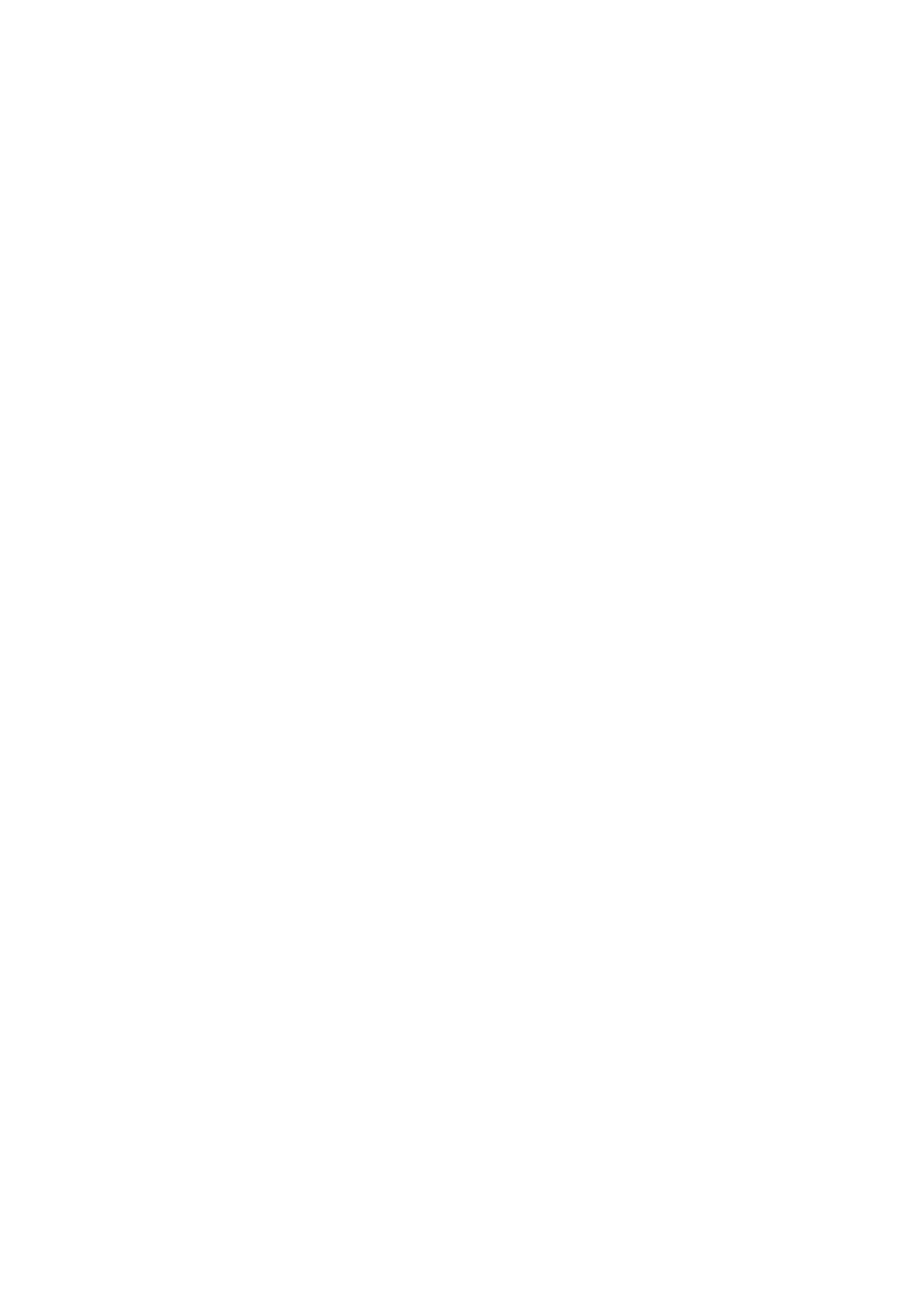#### **PODRU»JE KOJE SE MORA IZBJEGAVATI U SJEVERNOM JADRANU - sjeverni dio (izmijenjeno)**

#### *AREA TO BE AVOIDED IN THE NORTH ADRIATIC SEA - Northern Part (amended)*

Pomorske karte: br. 435, izdanje talijanskog Hidrografskog instituta 1993., Datum ED 50; i br. 101, izdanje Hrvatskog hidrografskog instituta 1998., Datum Hermanskıgel, Besselov elipsoid.

*Reference chart: No. 435 of the Italian Navy Hydrographical Institute, Edition 1993, Datum ED 50, and No. 101 of the Hydrographical Institute of the Republic of Croatia, Edition 1998, Datum Hermanskogel, Bessel Ellipsoid.* 

#### **Navedene koordinate su u sustavu WGS 84 i Bessel 1841.**

*The co-ordinates listed below are in WGS 84 and Bessel 1841 Datum.*

## **Navedene koordinate su u sustavu WGS 84**

*The co-ordinates listed below are in WGS 84.* 

## **Opis podruËja posebnog opreza (izmjenjeno)**

*Description of the area to be avoided (amended)*

7. Kako bi se izbjegla opasnost od onečišćenja uzrokovanog oštećenjem naftnih platformi te naftnih i plinskih cjevovoda u ovom području, brodovi veći od 200 BT moraju izbjegavati opisano područje. Područje koje se mora izbjegavati ograničeno je spojnicom ovih pozicija: *7 In order to avoid the risk of pollution due to damage of oil rigs, oil and gas pipelines in this area the area described below should be avoided by ships of more than 200 gross tonnage. The area to be avoided is bounded by a line connecting the following geographical positions:* 

|      | WGS 84 Ellipsoid:      |                         |      |                              |                         |
|------|------------------------|-------------------------|------|------------------------------|-------------------------|
| (7a) | $44^{\circ}$ 12,80' N  | $013^{\circ}$ 37,50' E  | (7f) | $44^{\circ}$ 52,00' N        | $013^{\circ}$ 17,07' E  |
| (7b) | $44^{\circ}$ 17,00' N  | $013^{\circ}$ 43,77' E  | (7g) | $44^{\circ} 52,00^{\circ} N$ | $013^{\circ} 05,77$ ' E |
| (7c) | 44 $^{\circ}$ 25,30' N | $013^{\circ}$ 37,47' E  | (7h) | 44° 37,70' N                 | $013^{\circ} 07.90'$ E  |
| (7d) | 44° 34,50' N           | $013^{\circ} 25.47$ ' E | (7i) | 44 $^{\circ}$ 23,00' N       | $013^{\circ}$ 14,30' E  |
| (7e) | 44° 41.90' N           | $013^{\circ} 24.97' E$  |      |                              |                         |
|      | Bessel 1841 Ellipsoid: |                         |      |                              |                         |
| (7a) | $44^{\circ}12.81' N$   | 013°37,77' E            | (7f) | $44^{\circ}52.01' N$         | $013^{\circ}17.34$ ' E  |
| (7b) | 44°17.01' N            | 013°44.04' E            | (7g) | $44^{\circ}52.01' N$         | $013^{\circ}06.04$ ' E  |
| (7c) | $44^{\circ}25.31' N$   | $013^{\circ}37.74$ ' E  | (7h) | $44^{\circ}37.71' N$         | $013^{\circ}08.17$ ' E  |
| (7d) | $44^{\circ}34.51' N$   | $013^{\circ}25.74$ ' E  | (7i) | $44^{\circ}23.01' N$         | $013^{\circ}14.57$ ' E  |
| (7e) | $44^{\circ}41.91' N$   | 013°25.24' E            |      |                              |                         |
|      |                        |                         |      |                              |                         |

#### PODRUČJE KOJE SE MORA IZBJEGAVATI U SJEVERNOM JADRANU - južni dio (novo)

#### *AREA TO BE AVOIDED IN THE NORTH ADRIATIC SEA - Southern Part (new)*

Pomorske karte: br. 435, izdanje talijanskog Hidrografskog instituta 1993., Datum ED 50; i br. 101, izdanje Hrvatskog hidrografskog instituta 1998., Datum Hermanskıgel, Besselov elipsoid.

*Reference chart: No. 435 of the Italian Navy Hydrographical Institute, Edition 1993, Datum ED 50, and No. 101 of the Hydrographical Institute of the Republic of Croatia, Edition 1998, Datum Hermanskogel, Bessel Ellipsoid.* 

#### **Navedene koordinate su u sustavu WGS 84 i Bessel 1841.**

#### *The co-ordinates listed below are in WGS 84 and Bessel 1841 Datum.*

#### **Opis podruËja koje se mora izbjegavati (novo**

#### *Description of the area to be avoided (new)*

7. Kako bi se izbjegla opasnost od onečišćenja uzrokovanog oštećenjem naftnih platformi te naftnih i plinskih cjevovoda u ovom području, brodovi veći od 200 BT moraju izbjegavati opisano područje. Područje koje se mora izbjegavati ograničeno je spojnicom ovih pozicija: *7 In order to avoid the risk of pollution due to damage of oil rigs, oil and gas pipelines in this area the area described below should be avoided by ships of more than 200 gross tonnage. The area to be avoided is bounded by a line connecting the following geographical positions:* 

|      | WGS 84 Ellipsoid:            |                                                                                        |                   |                       |                               |
|------|------------------------------|----------------------------------------------------------------------------------------|-------------------|-----------------------|-------------------------------|
| (71) | $43^{\circ} 58,40^{\circ} N$ | $013^{\circ}$ 52,70' E                                                                 | (7n)              | $44^{\circ}$ 09,00' N | $013^{\circ} 40.50^{\circ}$ E |
| (7m) | $44^{\circ}$ 01.40' N        | $013^{\circ} 56.80^{\circ}$ E                                                          | (7 <sub>o</sub> ) | $44^{\circ}$ 06.60' N | $013^{\circ} 37.90^{\circ}$ E |
|      | Bessel 1841 Ellipsoid:       |                                                                                        |                   |                       |                               |
| (7l) | $43^{\circ}58.41' N$         | $013^{\circ}52.97$ ' E                                                                 | (7n)              | $44^{\circ}09.01' N$  | $013^{\circ}40.77$ ' E        |
| (7m) | $44^{\circ}01.41' N$         | $013^{\circ}57.07$ ' E                                                                 | (70)              | $44^{\circ}06.61' N$  | $013^{\circ}38.17$ ' E        |
|      |                              | Karta (posljednji ispravak) - Chart (Last correction): 101 (1-4/07) - KUPON U PRILOGU. |                   |                       |                               |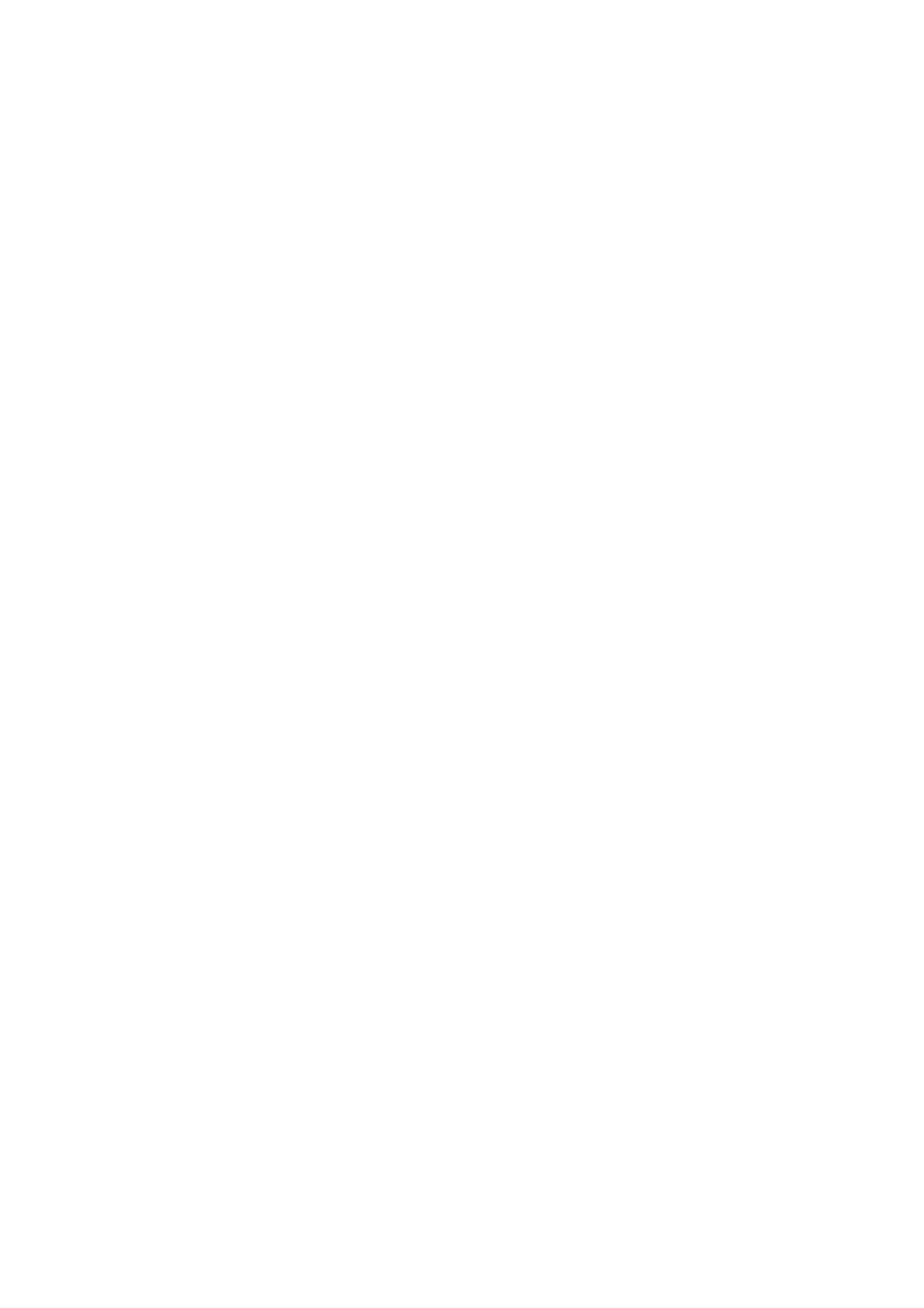## **III ISPRAVCI PELJARA** *Corrections to Sailing Directions*

### PELJAR I - JADRANSKO MORE - ISTOČNA OBALA **»etvrto izdanje -** *Edition 1999*

**2 - 5/07 RogaË, luka: radovi** Redak 23, dopuniti: Do daljnjega podmorski radovi u luci RogaË. Ploviti oprezno i smanjenom brzinom. Str. 238 **3 - 5/07 Podstrana: nova luËica** Redak 52, dopuniti: Ispred hotela "Le Meridien Lav" izgrađena je lučica označena svjetlima: bijela kula na glavi pristana i zelena kula na glavi lukobrana. Str. 241 **4 - 5/07 Split, luka Lora: radovi** Redak 09, dopuniti: Do daljnjega radovi u luci na N lukobranu. Lučko svjetlo na lukobranu pogašeno. Lateralna plutača lijeva postavljena na 43°31'38"N - 016°25'40"E. Str. 232 

## **PELJAR ZA MALE BRODOVE - I DIO** *(Adriatic Sea Pilot - Volume I)* **Izdanje -** *Edition 2002*

Nema ispravaka - *Nil*

## **PELJAR ZA MALE BRODOVE - II DIO** *(Adriatic Sea Pilot - Volume II)* **Izdanje -** *Edition 2003*

Nema ispravaka - *Nil*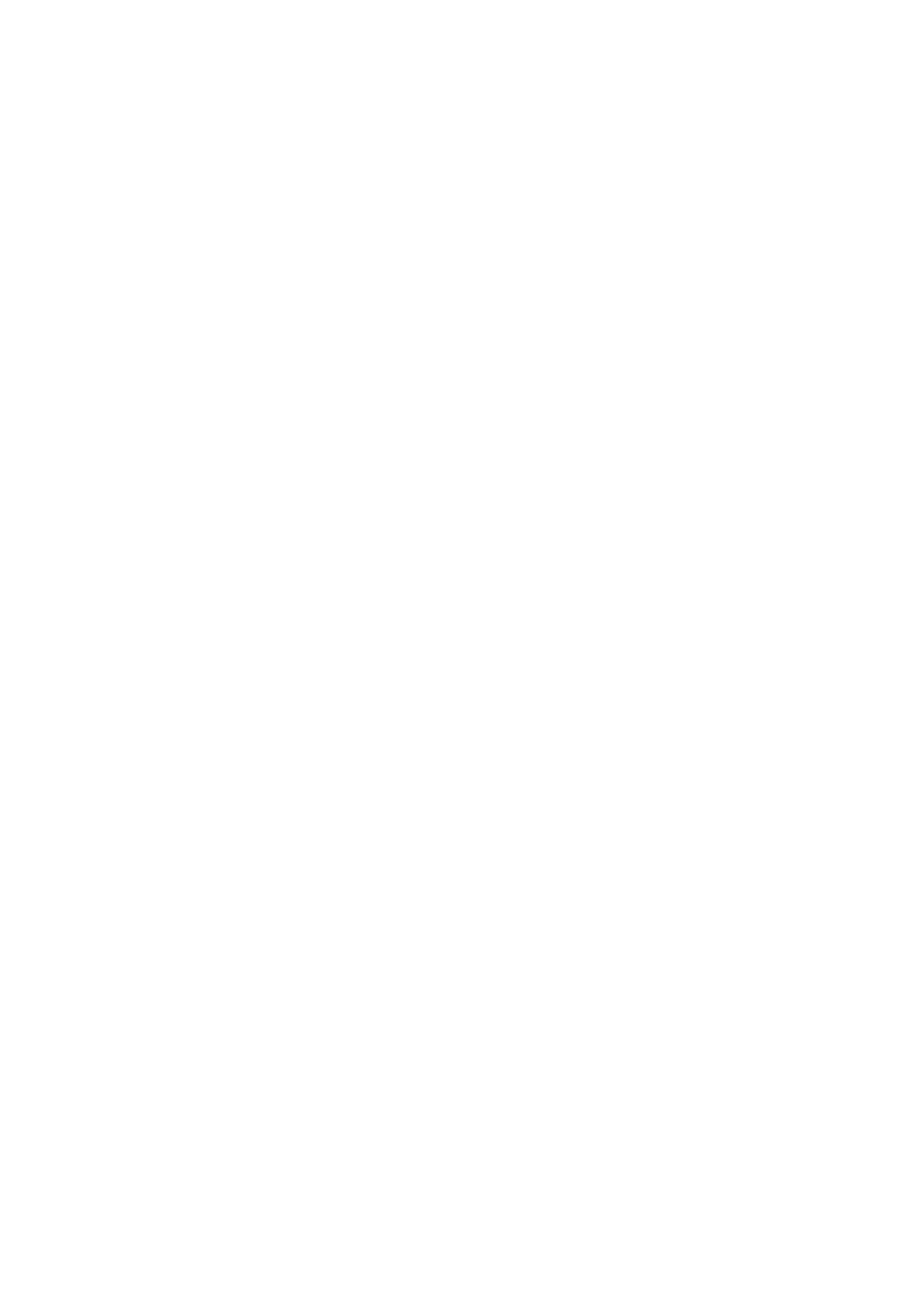## **IV ISPRAVCI POPISA SVJETALA** *Corrections to List of Lights*

## **POPIS SVJETALA I SIGNALA ZA MAGLU Izdanje -** *Edition* **2005**

| $5 - 5/07$<br>187<br>E2824 | - Riječki lukobran,<br>glava                         | 45 19.6<br>14 25 4 | $Z$ Bl (3) 5s           | 15 | 8 | Zeleni toranj sa<br>galerijom, 14m              | $(2(0,5+0,5); 0,5+2,5)$ s<br>Rez svj 3M    |
|----------------------------|------------------------------------------------------|--------------------|-------------------------|----|---|-------------------------------------------------|--------------------------------------------|
| $6 - 5/07$<br>570.4        | - Hotel Le Meridien Lav,<br>marina, glava, lukobrana | 43 29.5<br>16 32.4 | $Z$ Bl $(2)$ 5s         |    | 3 | Zelena kula sa stupom<br><i>i</i> galerijom, 6m | $(0.5+1; 0.5+3)s$<br>Pot 299 - 355 $(056)$ |
| $7 - 5/07$<br>570.5        | - Hotel Le Meridien Lav,<br>marina, glava pristana   | 43 29.5<br>1632.6  | $R$ R <sub>1</sub> $2s$ |    |   | Bijela kula sa stupom<br><i>i</i> galerijom, 6m | $(0,3+1,7)$ s<br>Pot $099 - 313(214)$      |

**V ISPRAVCI RADIOSLUÆBE** *Corrections to Radio Service*

## **RADIOSLUÆBA ZA POMORCE Izdanje -** *Edition* **2006**

Nema ispravaka - *Nil.*

## **VI ISPRAVCI KATALOGA** *Corrections to Catalogue*

## **KATALOG POMORSKIH KARATA I NAVIGACIJSKIH PUBLIKACIJA Izdanje -** *Edition* **2006**

Nema ispravaka - *Nil.*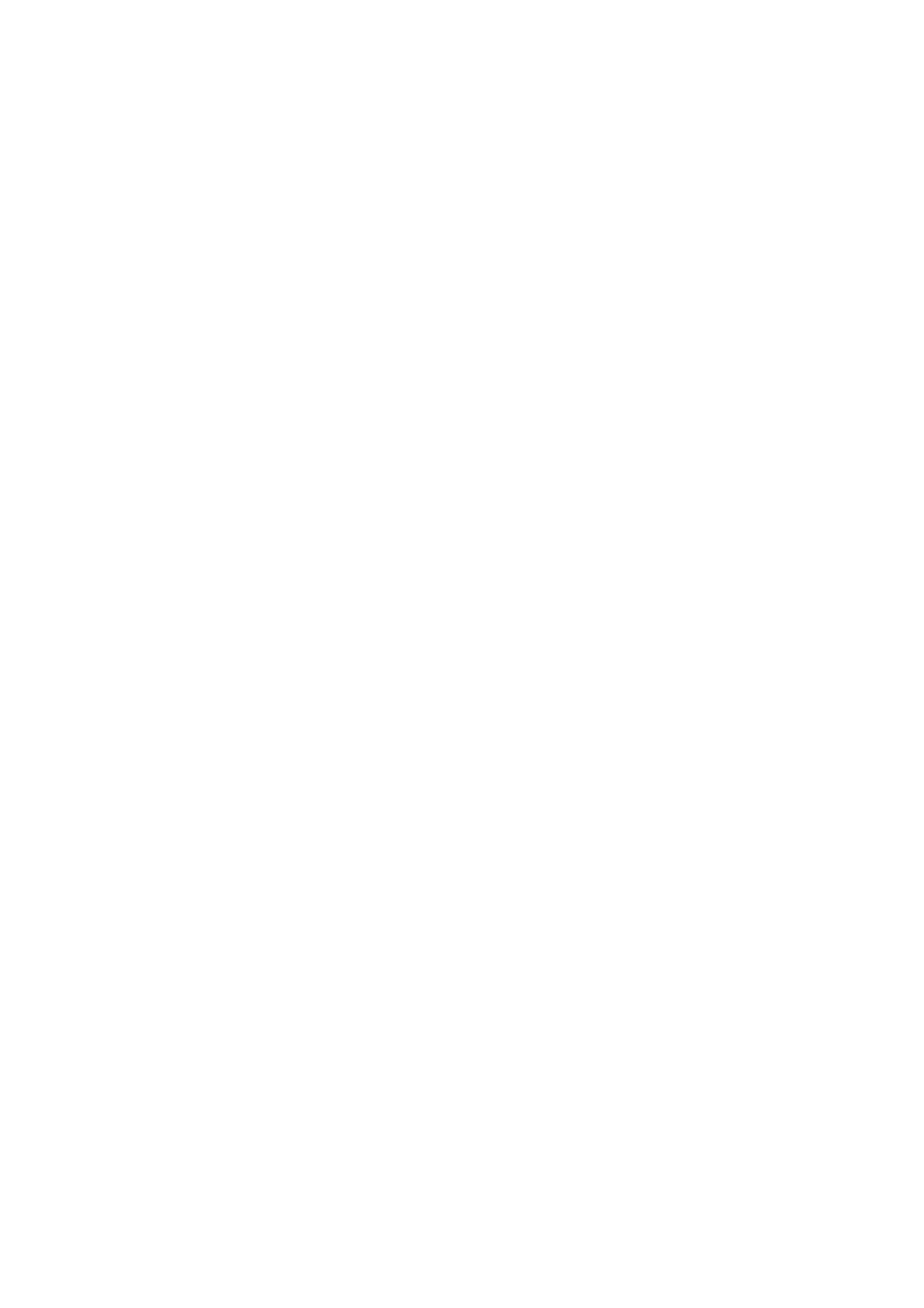## **NAVIGACIJSKI RADIOOGLASI** *RADIO NAVIGATIONAL WARNINGS*

**VII**

## **RADIOOGLASI na snazi 23. svibnja 2007 u 1200 LT (1100 UTC)**

**2006. godina**

|              | 2000. godina                                                                                                                                         |
|--------------|------------------------------------------------------------------------------------------------------------------------------------------------------|
| 0262         | Do daljnjega se zabranjuje pristajanje svim plovilima osim redovite brodske linije u luci Kaprije.                                                   |
|              | 2007. godina                                                                                                                                         |
| 0009         | Do daljnjega podmorski radovi u luci Rogač.                                                                                                          |
|              | Ploviti oprezno i smanjenom brzinom.                                                                                                                 |
| 0015         | Slatine, lukobran, glava, svjetlo PS 543 / E 3314 na 43° 30,0'N - 016° 20,7' E, pogašeno.                                                            |
| 0018         | Do daljnjega podmorski radovi, Gradska luka, Gat sv. Petara.                                                                                         |
|              | Ploviti oprezno i smanjenom brzinom.                                                                                                                 |
| 0030         | Do daljenjega bager "GRABOVICA" obavlja podmorske radove na približno 43° 02,5'N - 017° 25,5'E (Luka Ploče).                                         |
|              | Ploviti oprezno i smanjenom brzinom.                                                                                                                 |
|              | Za slobodan prolaz kontaktirati lučku upravu na VHF kanalima 16 i 9 prije navedenog područja.                                                        |
| 0036         | Do daljnjega žuta oceanografska plutača s radar reflektorom na 45° 05,013'N - 013°36,216'E, postavljena. Karakteristika: Ž Bl 5                      |
|              | sekundi.                                                                                                                                             |
|              | Zabranjeno sidrenje i ribarenje u polumjeru 300 metara.<br>Ploviti oprezno i smanjenom brzinom.                                                      |
| 0037         | Gradska luka, svjetleća plutača - posebna oznaka na 43° 30' 15"N - 016° 26' 38"E, postavljena. Karakteristika Ž Bl 1,5 sekunda 1 milja.              |
| 0040         | Luka Susak, ulaz, plutača lateralna lijeva nije na poziciji.                                                                                         |
|              | Ploviti oprezno.                                                                                                                                     |
| 0050         | U području polumjera 400 metara od lukobrana Resnik nalaze se podvodne zapreke.                                                                      |
|              | Ploviti oprezno i smanjenom brzinom.                                                                                                                 |
| 0063         | Luka Lora, N lukobran, svjetlo PS 555 / E3327 na 43° 31,5'N - 016° 25.7'E, pogašeno.                                                                 |
| 0064         | Luka Lora, N lukobran, plutača lateralna lijeva na 43° 31'38"N - 016° 25' 40"E, postavljena.                                                         |
|              | Karakteristika C Bl 2 sekunde 3 milje.                                                                                                               |
| 0068         | U 0000 UTC (0200 LT) 1. srpnja 2007. stupaju na snagu Izmjene i dopune Sustava usmjerene i odijeljene plovidbe u Jadranskom moru                     |
|              | i to u zapadnom dijelu sjevernog Jadrana i u prilazu Venecijanskom zaljevu. Izmjene su objavljene u Oglasu za pomorce (OZP) i mogu                   |
|              | se vidjeti na www.hhi.hr.                                                                                                                            |
|              | Do tada se pridržavati postojećeg Sustava usmjerene i odijeljene plovidbe u Jadranskom moru.                                                         |
| 0085         | Od 24 travnja do daljnjega strujomjerne stanice u akvatoriju otoka Pašmana                                                                           |
|              | a) 43° 53,0'N - 015° 27.9'E (označena crvenom i žutom plutačom)<br>b) 43° 52.9'N - 015° 28.0'E (označena crvenom i žutom plutačom)                   |
|              | Zabranjena plovidba u polumjeru 100 metara.                                                                                                          |
| 0090         | Od 26 travnja do daljnjega strujomjerne stanice na:                                                                                                  |
|              | a) 44° 17,1'N - 015° 25.9'E (označena crvenom i žutom plutačom)                                                                                      |
|              | b) 44° 17.0'N - 015° 25.6'E (označena crvenom i žutom plutačom)                                                                                      |
|              | Zabranjena plovidba u polumjeru 100 metara.                                                                                                          |
| 0096         | Preko, glava lukobrana, svjetlo PS 406/E3158 na 44° 04,9'N - 015° 11,7'E pogašeno.                                                                   |
| 0098         | Do daljnjega strujomjerne stanice u uvali Livka na pozicijama:                                                                                       |
|              | a) $43^{\circ}$ 19,4'N - 016° 23,9'E (označena crvenom i žutom plutačom)                                                                             |
|              | b) $43^{\circ}$ 19,3'N - 016° 23,8'E (označena crvenom i žutom plutačom)                                                                             |
|              | c) $43^{\circ}$ 19,9'N - 016° 23,6'E (označena crvenom i žutom plutačom).                                                                            |
|              | Zabranjena plovidba u polumjeru 100 metara od strujomjernih stanica                                                                                  |
| 0102<br>0105 | Do daljnjega strujomjerna stanica na 43° 57' 00"N - 015° 13' 00"E (otok Lavdara).<br>Do daljnjega strujomjerne stanice u akvatoriju mjesta Perna na: |
|              | a) $42^{\circ}$ 58,4'N - 017° 08,5'E (označena crvenom i žutom plutačom)                                                                             |
|              | b) 42° 58,3'N - 017° 08,7'E (označena crvenom i žutom plutačom).                                                                                     |
|              | Zabranjena plovidba u polumjeru 50 metara od strujomjera.                                                                                            |
| 0106         | Do daljnjega radovi na približno 43° 00,6'N - 016° 04,2'E.                                                                                           |
|              | Područje radova ograđeno plutajućim branama.                                                                                                         |
|              | Zabranjena plovidba u polumjeru 500 metara od pozicije.                                                                                              |
| 0107         | Do daljnjega strujomjerna stanica u akvatoriju uvale Bezdija na 43° 01,4'N - 017° 04,6'E (označena crvenom i žutom plutačom).                        |
|              | Zabranjena plovidba u polumjeru 50 metara od strujomjera.                                                                                            |
| 0114         | Do daljnjega M/B "PEHLIVAN-2" obavlja seizmička ispitivanja i vuče tegalj u duljini 2500 metara u prostoru omeđenom spojnicama                       |
|              | pozicija:                                                                                                                                            |
|              | a) 45° 14'53,54"N - 013° 12' 57,77"E                                                                                                                 |
|              | b) $45^{\circ}$ 14'44,88"N - 013° 02'42,64"E.                                                                                                        |
|              | c) 45° 11'25,85"N - 013° 00' 10,85"E                                                                                                                 |
|              | d) 45° 05'18,55"N - 013° 02'12,87"E.                                                                                                                 |
|              | e) 45° 05'33,62"N - 013° 16' 02,33"E                                                                                                                 |
|              | Zabranjena plovidba u polumjeru 3000 metara od broda i teglja.                                                                                       |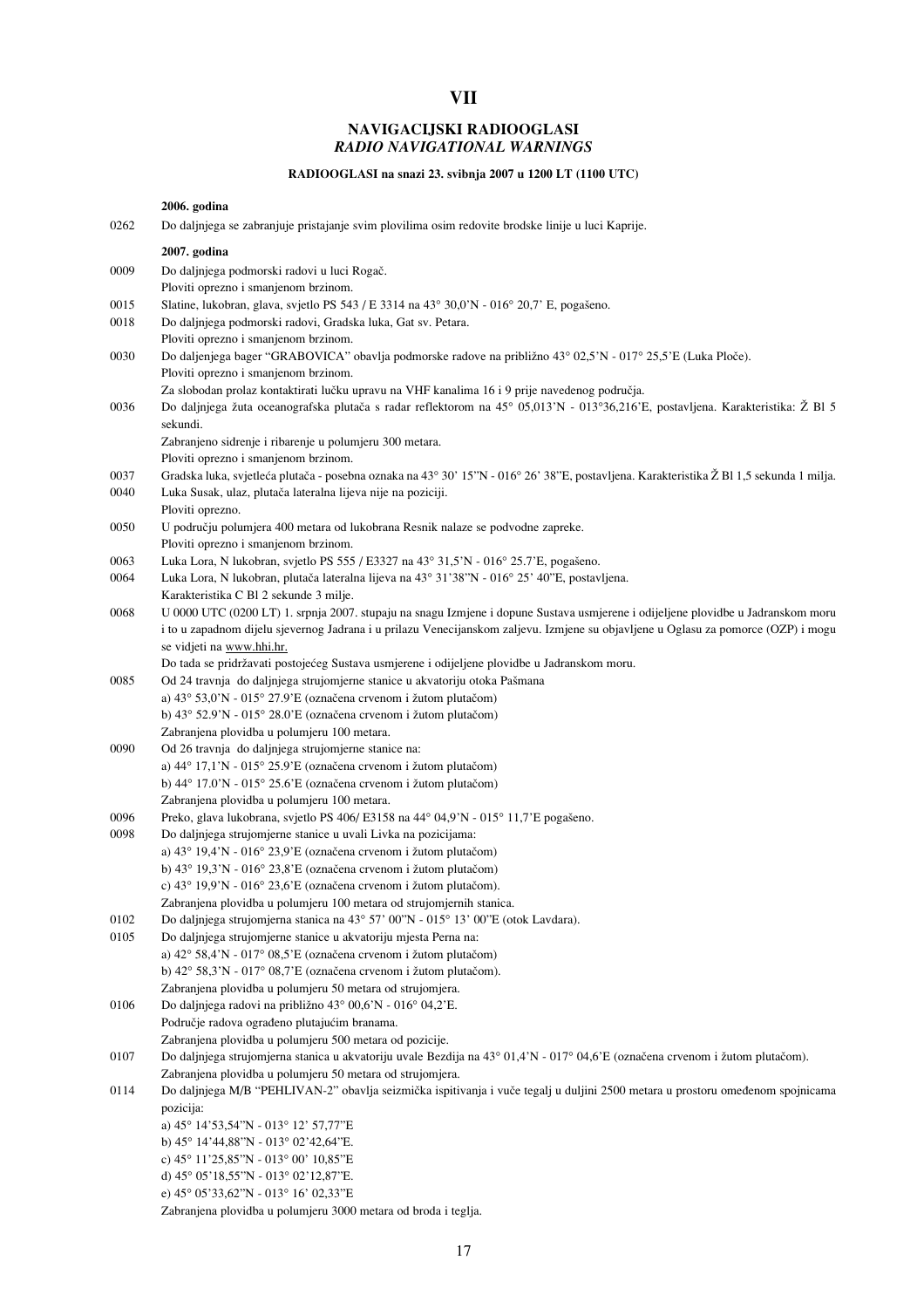#### *RADIO NAVIGATIONAL WARNINGS in force on May 23rd 2007 at 1200 LT (1100 UTC)*

#### *Year 2006*

*0262 Till next notice berthing in Kaprije port except ship regular service prohibited.*

#### *Year 2007*

*0009 Till next notice underwater works in progress, RogaË port. Wide berth and reduced speed requested. 0015 Slatine, breakwater head, light LL 543 / E 3314 in 43° 30,0'N - 016° 20,7'E unlit. 0018 Till next notice underwater works in progress, Gradska luka, Gat sv. Petra, pier. Wide berth and reduced speed requested. 0030 Till next notice underwater works by dredger "GRABOVICA" in vicinity 43° 02,5'N - 017° 25,5'E (PloËe port). Wide berth and reduced speed requested. For free transit contact Port Control on VHF channels 16 and 9 before transiting area. 0036 Till next notice yellow buoy with radar reflector in 45° 05,013'N - 013°36,216'E established. Characteristic: Fl Y 5 seconds. Anchorage and fishing in 300 metres radius prohibited. Wide berth and reduced speed requested. 0037 City port, lightbuoy - special buoy in 43° 30' 15"N - 016° 26' 38"E, established. Characteristic Fl Y 1,5 seconds 1 mile. 0040 Susak, port, entrance, lateral port-hand buoy, off station. Wide berth requested. 0050 In area 400 metres radius from breakwater Resnik there are underwater obstructions. Wide berth and reduced speed requested. 0063 Lora, port, N breakwater, light L/L PS 555 / E3327 in 43° 31,5'N - 016° 25.7'E unlit. 0064 Lora, port, N breakwater port-hand buoy in 43° 31'38"N - 016° 25' 40"E, established. Characteristic Fl R 2 seconds 3 miles. 0068 At 0000 UTC (0200LT), 1 July 2007, Amendments to the Traffic Separation Scheme in the Adriatic Sea, North Adriatic (western part) and approach to the Gulf of Venice, are entering into force. Amendments are available in Notices to Mariners (OZP) and on www.hhi.hr Until then the existing Traffic Separation Scheme in the Adriatic Sea remains in force. 0085 April 24th till next notice current - meter stations in island Pašman area : a) 43° 53,0'N - 015° 27.9'E (marked with red and yellow buoy) b) 43° 52.9'N - 015° 28.0'E (marked with red and yellow buoy) In 100 metres radius navigation prohibited. 0090 April 26th till next notice current meter stations in: a) 44° 17,1'N - 015° 25.9'E (marked with red and yellow buoy) b) 44° 17.0'N - 015° 25.6'E (marked with red and yellow buoy) In 100 metres radius navigation prohibited. 0096 Preko, breakwater head, light LL 406 / E3158 in 44° 04,9'N - 015° 11,7'E unlit. 0098 Till next notice curent - meter stations in cove Livka on positions : a) 43° 19,4'N - 016° 23,9'E (marked with red and yellow buoy), b) 43° 19,3'N - 016° 23,8'E (marked with red and yellow buoy), c) 43° 19,9'N - 016° 23,6'E (marked with red and yellow buoy). In 100 metres radius navigation prohibited. 0102 Till next notice current - meter stations in 43° 57' 00"N - 015° 13' 00"E Lavdara, island) 0105 Till next notice wavegraphic stations in Perna aquatorium on psn: a) 42° 58,4'N - 017° 08,5'E (marked with red and yellow buoy), b) 42° 58,3'N - 017° 08,7'E (marked with red and yellow buoy). In 50 metres radius navigation prohibited. 0106 Till next notice underwater works in vicinity 43° 00,6'N - 016° 04,2'E. Works area bounded by floating booms. Navigation in radius 500 metres prohibited. 0107 Till next notice current - meter station in aquatorium cove Bazdija on psn 43° 01,4'N - 017° 04,6'E (marked with red and yellow buoy). In 50 metres radius navigation prohibited. 0114 Till next notice seismic operations by M/V " PEHLIVAN-2" towing cable 2500 metres length in area bounded by : a) 45° 14'53,54"N - 013° 12' 57,77"E b) 45° 14'44,88"N - 013° 02'42,64"E. c) 45° 11'25,85"N - 013° 00' 10,85"E d) 45° 05'18,55"N - 013° 02'12,87"E. e) 45° 05'33,62"N - 013° 16' 02,33"E Navigation in radius 3000 metres from ship and cable prohibited.*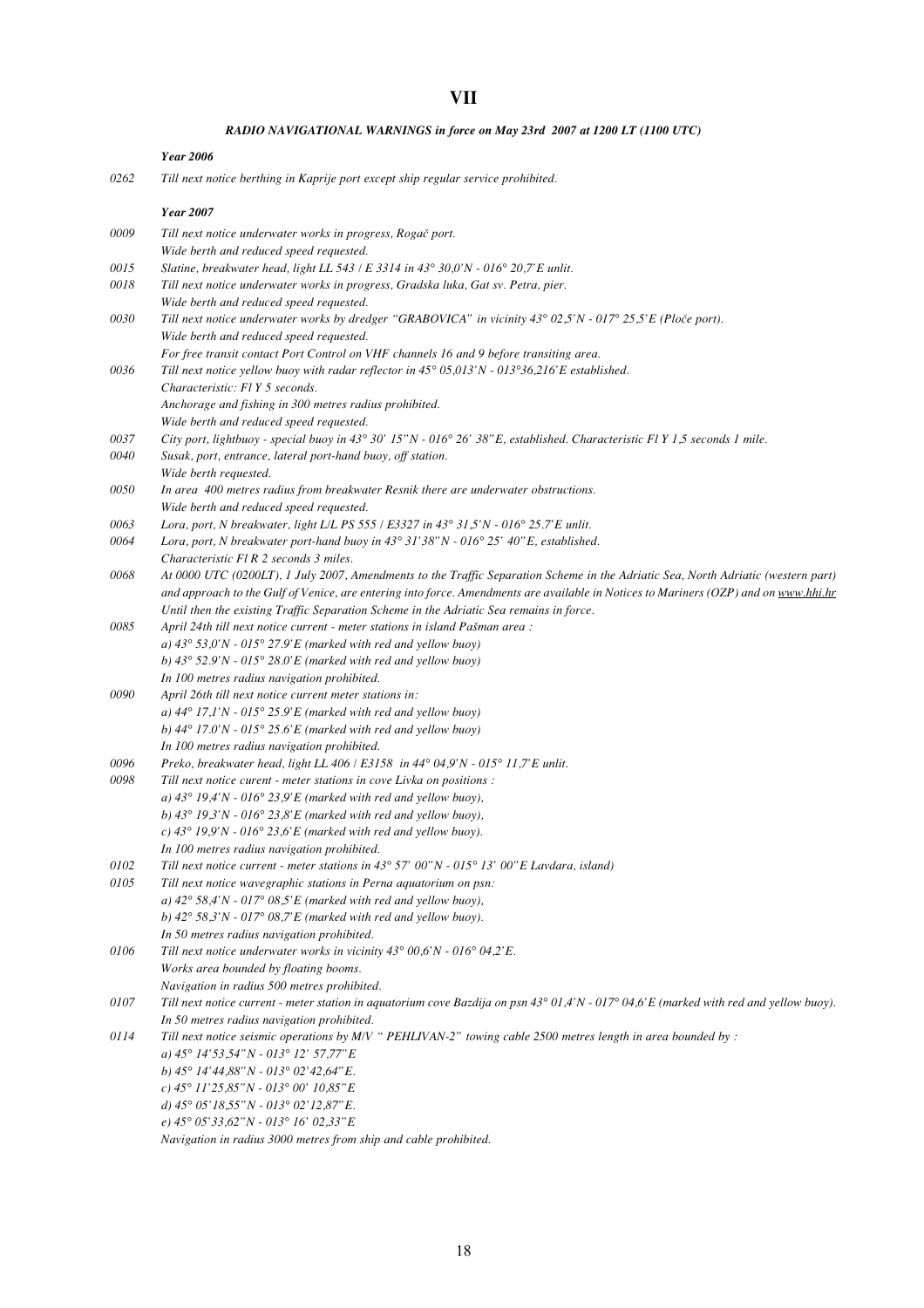## **VII**

## **NAVAREA III**

*NAVAREA THREE Warnings originated from May 15th 2007 at 0600 UTC to May 22th 2007 at 0600 UTC:*

| <i>200</i> | <i>ROMANIA:</i>                                                                                                              |
|------------|------------------------------------------------------------------------------------------------------------------------------|
|            | Anti-air firing exercises in area bounded by:                                                                                |
|            | 44-24.0N 028-43.0E                                                                                                           |
|            | 44-27.0N 029-01.0E<br>44-20.0N 029-01.5E                                                                                     |
|            | 44-13.0N 028-56.5E                                                                                                           |
|            | Scheduled as follows.                                                                                                        |
|            | ON 17 MAY 07 from 1200 LT to 1500 LT                                                                                         |
|            | ON 18 MAY 07 from 0900 LT to 1400 LT                                                                                         |
|            | ON 21, 22 y 23 MAY 07 from 1000 LT to 1500 LT and from 1600 LT to 2000 LT                                                    |
| <i>201</i> | <b>MARMARA SEA:</b>                                                                                                          |
| 202        | Scientific operations by R/V "L¥ATLANTE" in MARMARA SEA, TILL 11 June 07.<br><b>BLACK SEA:</b>                               |
|            | Missile firing exercise on 15, 16, 17 and 18 MAY 07, from 0530 UTc to 1600 UTC, in area bounded by:                          |
|            | 44-43.8N 032-52.2E                                                                                                           |
|            | 44-34.8N 032-37.4E                                                                                                           |
|            | 44-39.0N 032-11.5E                                                                                                           |
|            | 44-48.4N 032-08.2E<br>45-00.2N 032-14.2E                                                                                     |
|            | 44-52.2N 032-41.6E                                                                                                           |
| 203        | <i>SPAIN:</i>                                                                                                                |
|            | Cancel NAVAREA THREE NR/178/07 and this message.                                                                             |
| 204        | EGYPT:                                                                                                                       |
|            | Cancel NAVAREA THREE NR/182/07 and this message.                                                                             |
| 205        | <b>MEDITERRANEAN SEA:</b>                                                                                                    |
|            | Cancel NAVAREA THREE NR/190/07 and this message.                                                                             |
| 206        | <b>TUNISIA</b><br>Drilling operations by "ENESCO 105" from 15 MAY 07 to 15 NOV 07 in psn:                                    |
|            | 34 22,6N 011 52,1E.                                                                                                          |
|            | 1000 metres berth requested.                                                                                                 |
| 207        | MALTA:                                                                                                                       |
|            | Seismic survey operations by M/V "GEOMARINER", from 22 MAY 07 till 12 JUN 07 in area bounded by:                             |
|            | PARALLELS: 34-30N and 35-07N                                                                                                 |
|            | MERIDIANS: 014-30E and 015-10E                                                                                               |
|            | Towing a cable 8 Km long.                                                                                                    |
| 208        | <b>BLACK SEA:</b><br>Missile firing exercise on 21, 22, 23 24 and 25 MAY 07 from 0800 UTC till 1830 UTC, in area bounded by: |
|            | 44-43.8N 032-52.2E                                                                                                           |
|            | 44-34.8N 032-37.4E                                                                                                           |
|            | 44-39.0N 032-11.5E                                                                                                           |
|            | 44-48.4N 032-08.2E                                                                                                           |
|            | 45-00.2N 032-14.2E                                                                                                           |
|            | 44-52.2N 032-41.6E                                                                                                           |
| 209        | SICILY STRAIT:                                                                                                               |
|            | Scientific operations by R/V "OCEANUS" and R/V "ALLIANCE" till 20 MAY 07 in psns:<br>36-19.6N 014-35.4E                      |
|            | 35-00.0N 014-26.4E                                                                                                           |
|            | 36-24.8N 014-54.9E                                                                                                           |
|            | 36-22.6N 014-46.0E                                                                                                           |
| 210        | <b>ADRIATIC SEA:</b>                                                                                                         |
|            | Firing exercise on 21 MAY 07 from 1600 UTC till 2300 UTC in a circular area 3NM radius, centred in psn: 45-03N 012-56E.      |
| 211        | SICILIA STRAIT:                                                                                                              |
|            | Un maned small 4 metres length yellow colour in vicinity 37-04.7N 012-03.4E adrift.                                          |
| 212        | TURKEY:<br>1. Scientific research by "L¥ATALANTE", between 20-29 MAY 07 in area bounded by psns:                             |
|            | 40-50.50N 027-01.00E                                                                                                         |
|            | 40-54.50N 028-32.00E                                                                                                         |
|            | 40-54.50N 028-37.00E                                                                                                         |
|            | 40-47.00N 029-16.00E                                                                                                         |
|            | 40-45.00N 029-20.00E                                                                                                         |
|            | 40-41.50N 029-20.00E                                                                                                         |
|            | 40-41.50N 029-14.00E                                                                                                         |
|            | 40-45.00N 027-59.00E                                                                                                         |
|            | 40-45.00N 027-58.00E<br>40-45.00N 028-58.00E                                                                                 |
|            | 2.- Cancel NAVAREA THREE NR/184/07.                                                                                          |
|            |                                                                                                                              |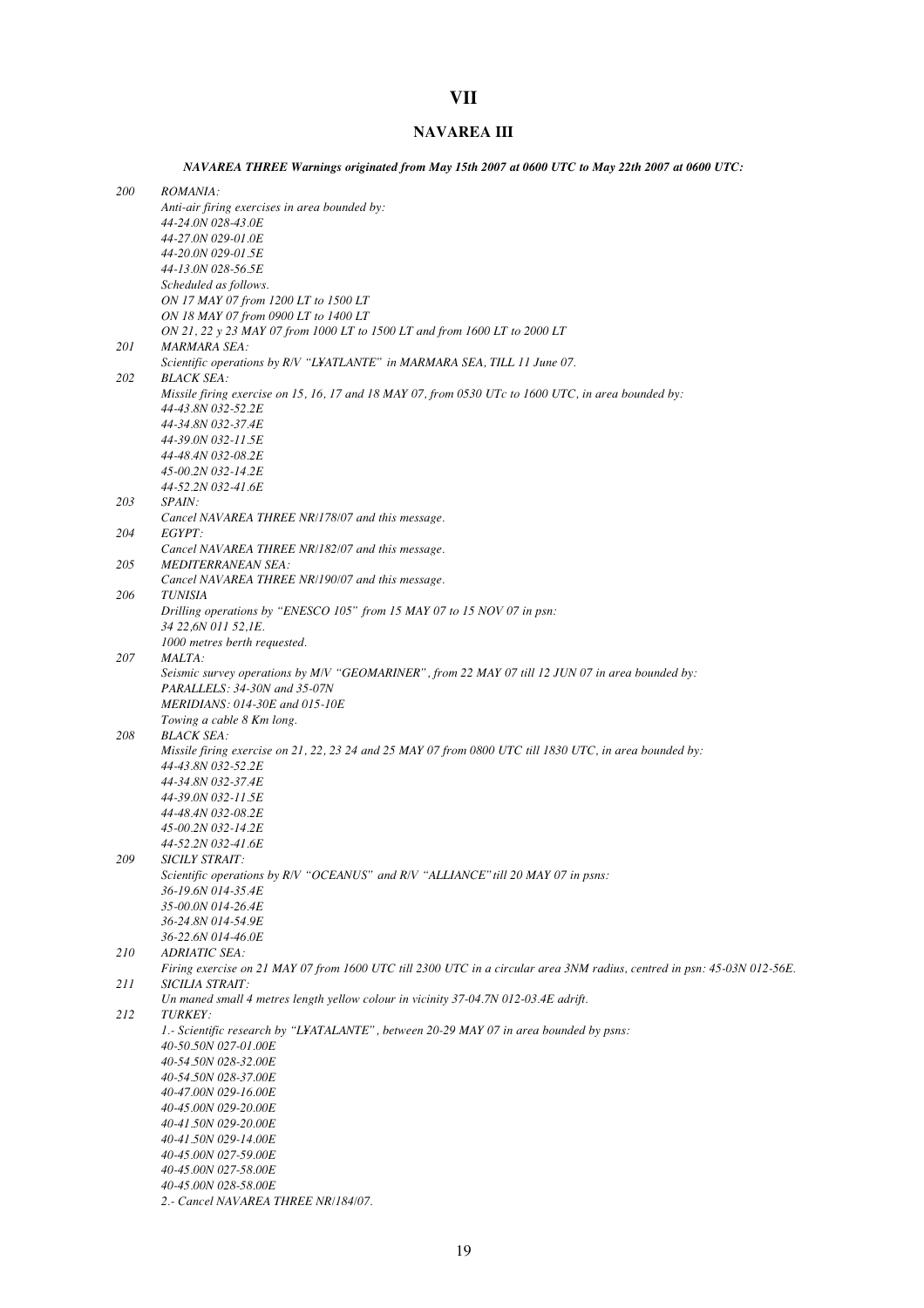## **VII**

*213 MEDITERRANEAN SEA: Underwater survey operations by R/V "KPIRIREIS" between 21 and 27 MAY 07, in areas bounded by: AREA 1.- 36-18.40N 030-18.48E 36-10.20N 030-18.51E 36-10.20N 030-34.48E 36-43.40N 030-36.58E AREA 2.- 36-14.80N 029-18.85E 35-11.72N 029-20.36E 35-10.60N 029-37.10E 36-08.52N 029-38.97E 36-06.27N 029-44.25E 36-06.27N 030-00.00E 36-13.70N 030-00.00E*

#### **PART 1**

### *NAVAREA THREE Warnings in force on May 22th 2007 at 0600 UTC*

Series 2007: 153, 154, 155, 156, 161, 162, 169, 183, 187, 189, 191, 192, 196, 200, 201, 206, 207, 208, 211, 212, 213 *Summary of drilling rigs updated to NAVAREA THREE 199 /07 warning*

#### *Adriatic Sea - Ionian Sea*

| Unknown         | 40° 50'0 N 018° 17'0 E                    |
|-----------------|-------------------------------------------|
| <b>Bonaccia</b> | 43° 36'0 N 014° 21'2 E                    |
| Marica          | 44° 04' 3 N 014° 00' 6 E                  |
| <i>Steward</i>  | 44° 12'8 N 012° 46'6 E                    |
| Morena I        | 44° 13'6 N 012° 29'0 E                    |
| $Ida - C$       | 44° 27'7 N 013° 30'3 E                    |
| Armida 1        | 44° 28'5 N 012° 27'2 E                    |
| Unknown         | $44^{\circ}$ 30'0 N 013 $^{\circ}$ 00'0 E |
| Ivana A         | 44°44'7 N 013°17'9 E                      |
| Ivana B         | 44° 41'2 N 013° 13'1 E                    |
| Ivana C         | 44° 36'9 N 013° 11'2 E                    |
| Ivana E         | 44°44'7 N 013°14'8 E                      |
| Ivana D         | 44° 47'0 N 013° 15'8 E                    |
| $Ika - A$       | 44° 21'8 N 013° 29'5 E                    |
| $Ika - B$       | 44° 24.3 N 013° 26.3 E                    |
| $Ida - B$       | 44° 26' 5 N 013° 28' 5 E                  |
| Ivana K         | 44°44',7 N 013°18',0 E                    |
| $Ida - A$       | 44° 29' 8 N 013° 26' 7 E                  |

## **VIII OBAVIJESTI** *Information*

U pripremi su Nova izdanja karata: 300-31 300-32 INT 3410 u prodaji od 15. lipnja 2007. godine.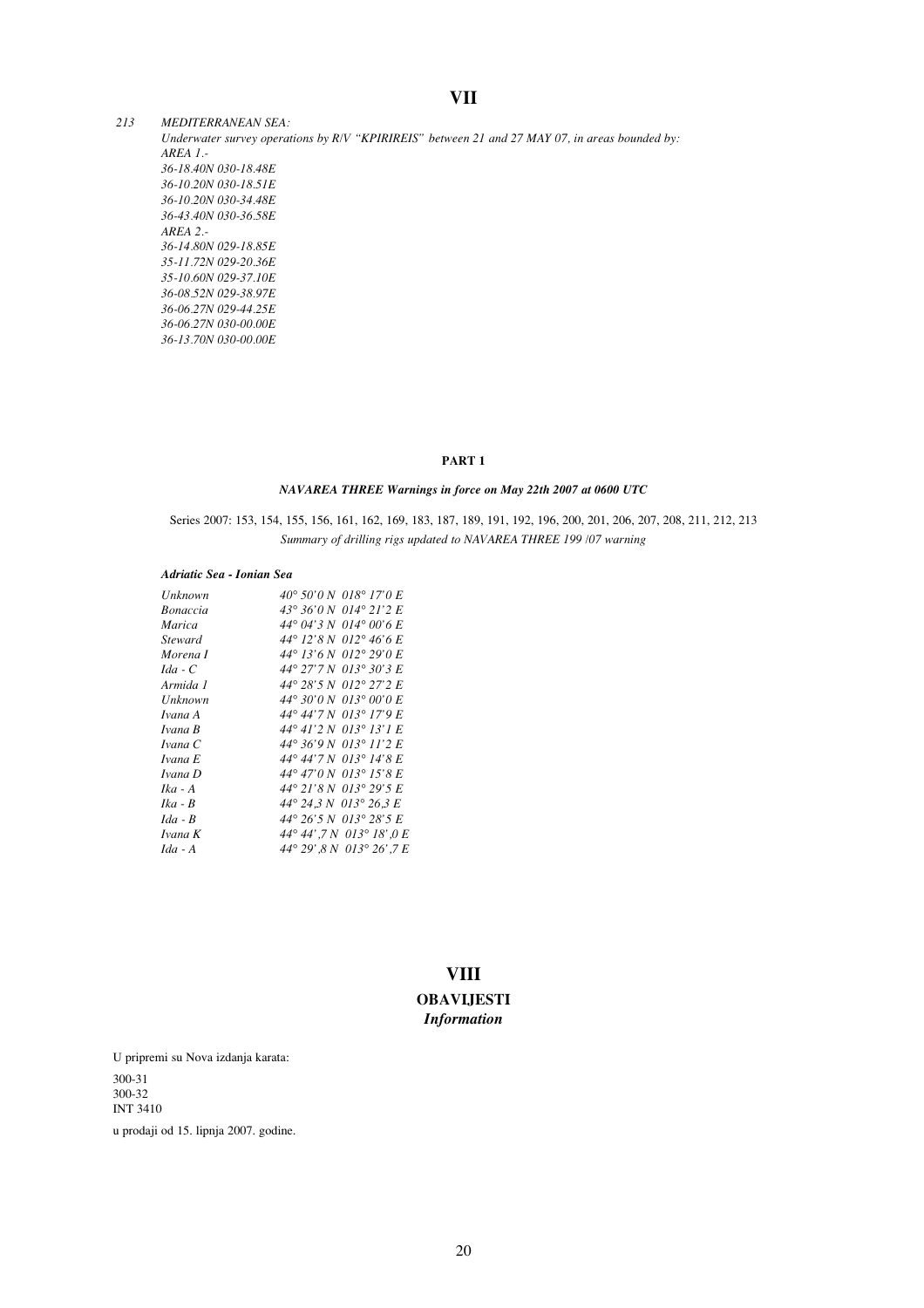## **OBRAZAC ZA OBAVIJESTI Note for information**

Molimo pomorce da, koristeći ovaj standardni obrazac, obavijeste Nautički odsjek Hrvatskog hidrografskog instituta o otkrivenim opasnostima za plovidbu, uočenim promje**nama na pomoÊnim navigacijskim sredstvima i predloæe potrebne promjene na kartama i navigacijskim publikacijama.**

**Mariners are requested to use this standard form to notify the Hydrographic Institute of the Republic of Croatia, Nautical Department, about discovered dangers to navigation, changes observed in aids to navigation, or corrections to charts and publications seen to be necessary.**

| Mjesto:                                  | Datum: |
|------------------------------------------|--------|
| Ime pošiljatelja (ime broda):            |        |
| Adresa ili pozivni znak i zastava broda: |        |
| Predmet:                                 |        |
| Prava ili procijenjena pozicija:         |        |
| Karta ili publikacija:                   |        |
| Posljednji primljeni Oglas za pomorce:   |        |

Sadržaj obavijesti: Details:

✂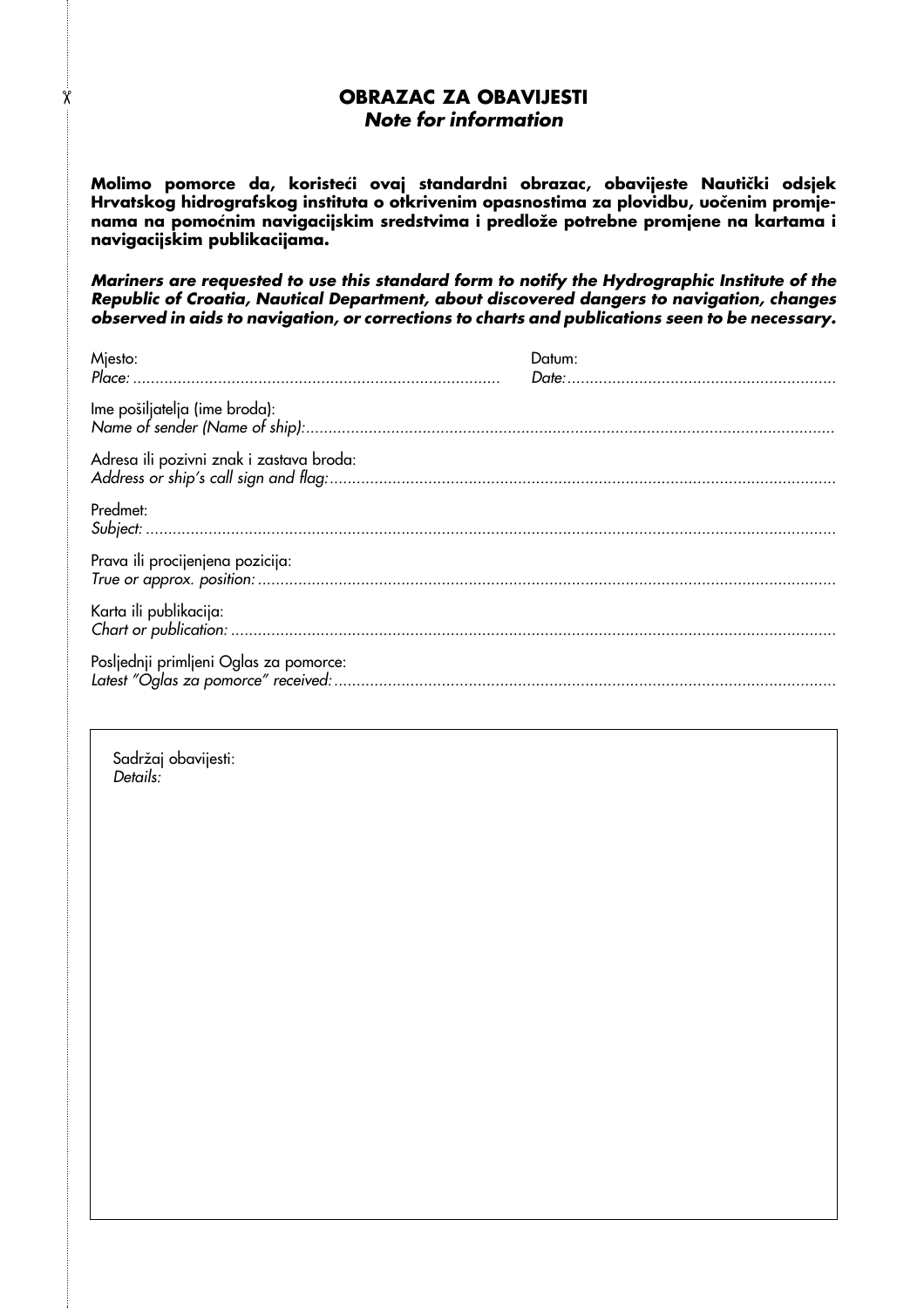

POTPIS: SIGNATURE: ..........................................................

Hrvatski hidrografski institut, Nautički odsjek, Zrinsko-Frankopanska 161, 21000 Split, tel: +385/0/21/361-840, 361-792 kućni 209, fax: +385/0/21/347-208, E-mail: naut@hhi.hr, telex: 26-270 HIRH RH.

Hydrographic Institute of the Republic of Croatia, Nautical Department, Zrinsko-Frankopanska 161, 21000 Split, Croatia, Tel: +385/0/21/361-840, 361-792 ext. 209, Fax: +385/0/21/347-208, E-mail: naut@hhi.hr, Telex: 26-270 HIRH RH.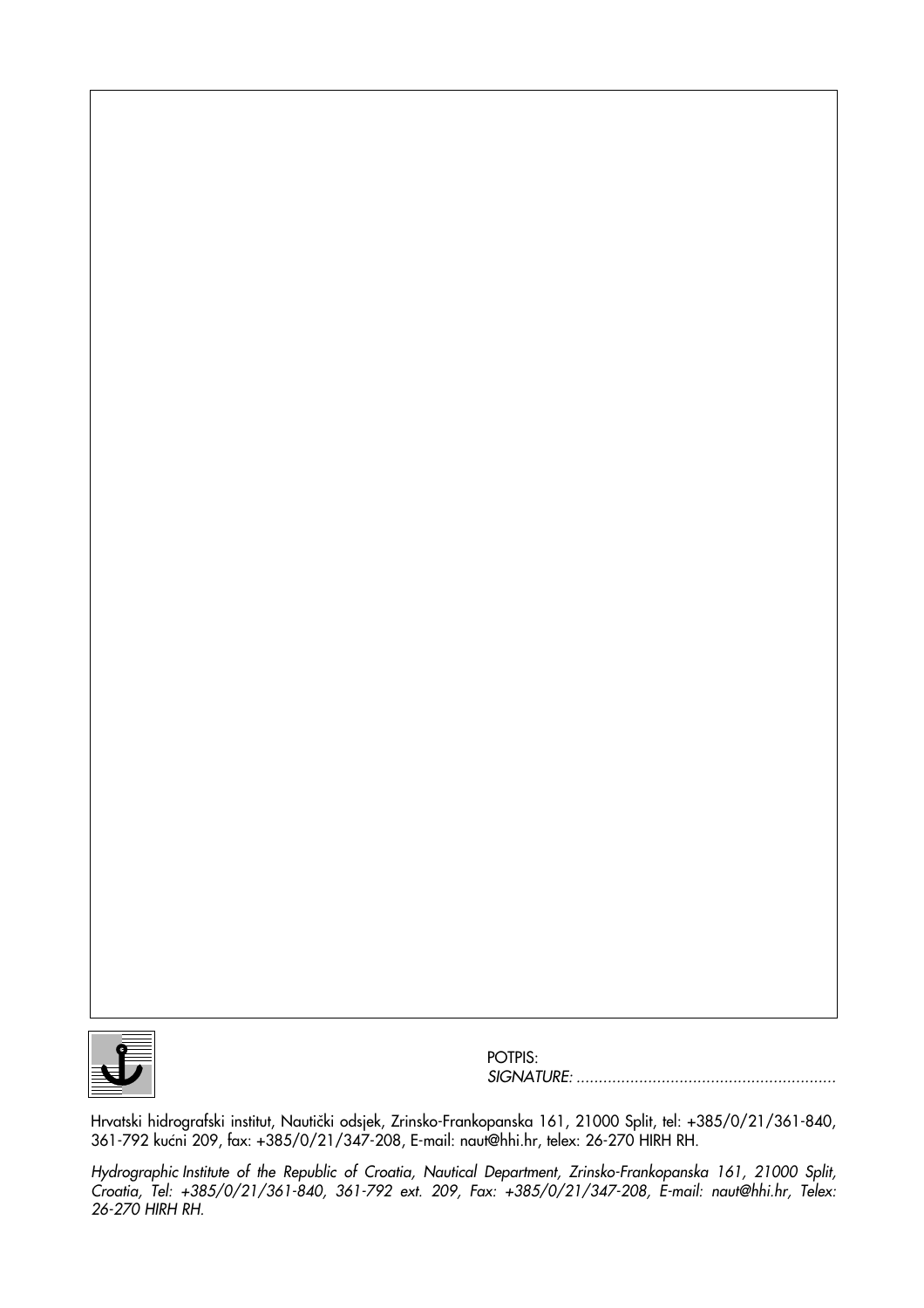## **POPIS POMORSKIH KARATA I NAVIGACIJSKIH PUBLIKACIJA**

*List of nautical charts and publication*

#### **POMORSKE KARTE** *Nautical charts*

Karta pomorska 100-15 Karta pomorska 100-16 Karta pomorska 100-17 Karta pomorska 100-18 Karta pomorska 100-19 Karta pomorska 100-20 Karta pomorska 100-21 Karta pomorska 100-22 Karta pomorska 100-23 Karta pomorska 100-24 Karta pomorska 100-25 Karta pomorska 100-26 Karta pomorska 100-27 Karta pomorska 100-28 Karta pomorska 100-29 Karta pomorska 100-30 Karta pomorska 300-31 Karta pomorska 300-32 Karta pomorska 300-33 Karta pomorska 300-34 Karta pomorska 300-35 Karta pomorska 300-36 Karta pomorska 300-37 Karta pomorska 10 Karta pomorska 11 Karta pomorska 13 Karta pomorska 14 Karta pomorska 15 Karta pomorska 16 Karta pomorska 17 Karta pomorska 20 Karta pomorska 22 Karta pomorska 37 Karta pomorska 47 Karta pomorska 63 Karta pomorska 83 Karta batimetrijska B 100 Karta pomorska 101 Karta pomorska 102 Karta pomorska 108 Karta pomorska 109 Karta pomorska INT 3410 Karta pomorska INT 3412 Karta pomorska INT 3414 Karta pomorska 151 Karta pomorska 152 Karta pomorska 153 Karte pomorske 154 Karta pomorska 50-3 Karta pomorska 50-4 Karta pomorska 50-20

#### **POMORSKE KARTE** *Nautical charts*

Karta pomorska 301 Karta pomorska 302 Karta pomorska 303 Karta pomorska 401 Karta pomorska 402 Karta pomorska 501 Karta pomorska 502 Karta pomorska 512 Karta pomorska 518 Karta pomorska 525 Karta pomorska 532 Karta pomorska 533 Karta pomorska 535 Karta pomorska 536 Karta pomorska 600-64 Komplet malih karata - I dio Komplet malih karata - II dio

#### **PUBLIKACIJE** *Publications*

Peljar Jonskog mora i Malteških otoka Popis svjetala (PS) i signala za maglu - Jadransko more - Jonsko more - Malteški otoci, 2005. Znaci i kratice na hrvatskim pomorskim kartama 2002. Katalog pomorskih karata i navigacijskih publikacija, 2006. Peljar I - Jadransko more - istoËna obala, 1999. Peljar za male brodove, prvi dio, Piranski zaljev - Virsko more 2002. Peljar za male brodove, drugi dio, Sedmovraće - Rt Oštra 2003. Portolano per piccole imbarcazioni I. parte Portolano per piccole imbarcazioni II. parte Adriatic sea pilot volume I. Adriatic sea pilot volume II. Adrianautikführer für kleine Schiffe I. Teil Adrianautikführer für kleine Schiffe II. Teil Hidrografski godišniak NautiËke tablice, 1999. Pomorske oznake, IALA sustav (novo izdanje) Radio-navigacijska služba (izvan službene upotrebe) Tablice morskih mijena, Jadransko more - istoËna obala 2007. Klimatološki atlas Jadranskog mora TerestriËka i elektronska navigacija, 1986. Oglas za pomorce "Andrija Mohorovičić" - izvještaj i rezultati oceanografskih istraživanja Jadranskog mora Identifikator zvijezda (izdanje 1991) Brodski dnevnik Dnevnik stroja Radioslužba 2006. Nautički godišniak 2007. Priručnik za obuku radiooperatera s ograničenom ovlasti - morsko podruËje plovidbe A1 - ROC, 1999. "Æivi arhipelag u Hrvatskoj" - sjeverni, srednji i juæni dio (hrvatski, engleski, njemaËki, talijanski) NautiËki priruËnik s planovima luka: ZADARSKI ARHIPELAG, 2005 (hrvatski, francuski, engleski, njemaËki, talijanski) 101 INFO - Istočna obala Jadrana, informativna karta za nautičare, 2005.